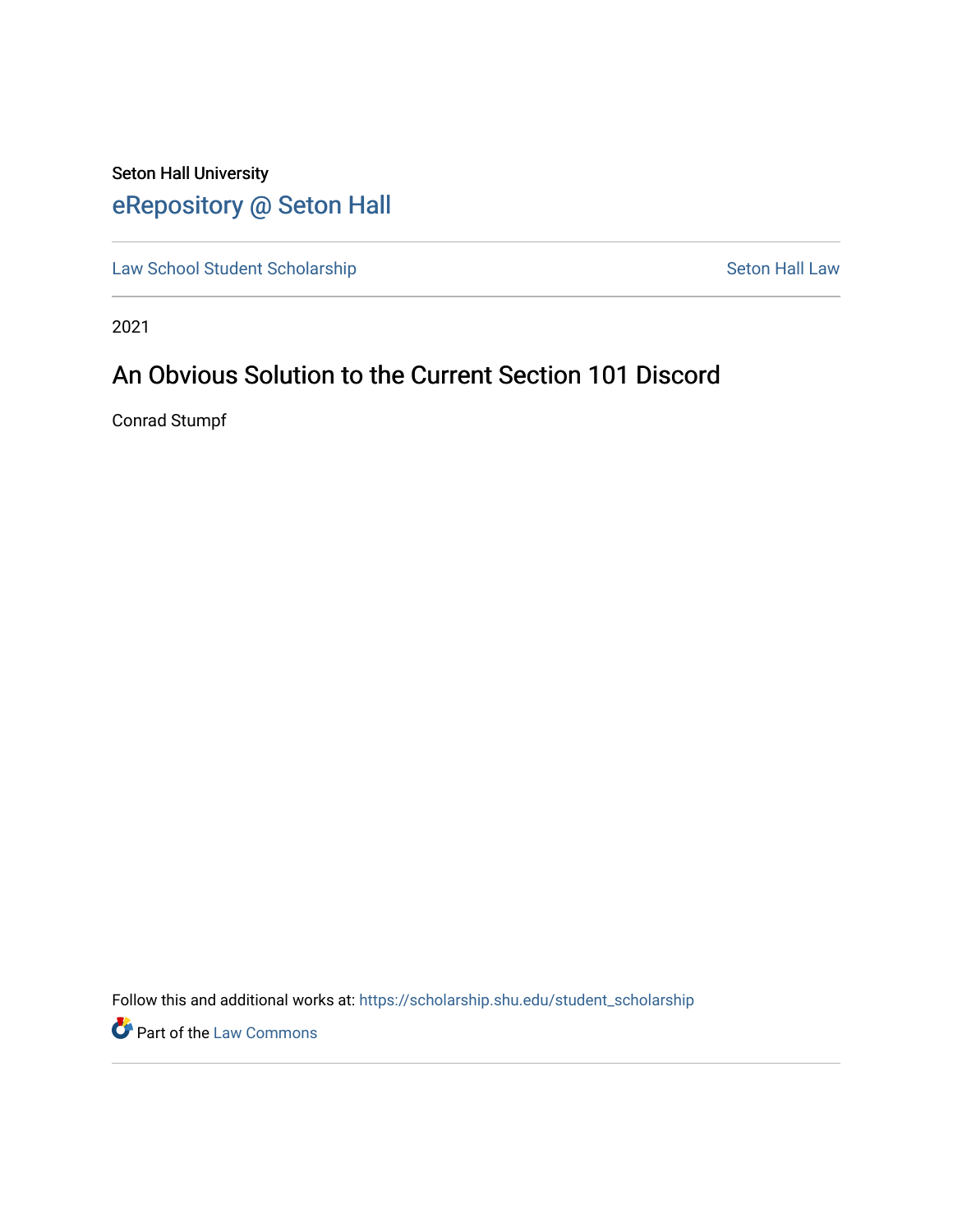## **An Obvious Solution to the Current Section 101 Discord** Conrad Stumpf\*

## **I. Introduction**

In crafting the United States Constitution, the framers recognized the vital importance of innovation with respect to the success and longevity of our nation.<sup>1</sup> The United States remains among the top global innovators, but that does not mean our nation is free of issues related to technological innovation.<sup>2</sup> In the modern era, technology pervades nearly every aspect of society from the economy to education and even national security, as depicted by the current technological arms race between the United States and other nations.<sup>3</sup> But apart from global threats to our nation's innovation, such as intellectual property theft and technological arms races,<sup>4</sup> the last decade has introduced internal concerns that may threaten our current innovative landscape, specifically with respect to the patent process.<sup>5</sup>

While contemporary technology has come an incredibly long way since our nation's beginning, the constitutional goal of patent law remains the same—to promote the useful arts by

<sup>\*</sup> Seton Hall University School of Law – J.D. Candidate. University of Rhode Island – Doctor of Pharmacy (Pharm.D.). <sup>1</sup> *See* U.S. CONST. art. I, § 8, cl. 8.

<sup>&</sup>lt;sup>2</sup> CORNELL UNIV., WORLD INTELLECTUAL PROP. ORG. (WIPO), & INSTITUT EUROPÉEN D'ADMINISTRATION DES AFFAIRES (INSEAD), GLOBAL INNOVATION INDEX (GII) 2019 RANKINGS (2019), https://www.wipo.int/publications/en/details.jsp?id=4434.

<sup>3</sup> Press Release, Tillis and Coons: What We Learned at Patent Reform Hearings [hereinafter What We Learned at Patent Reform Hearings] (Jun. 24, 2019), https://www.tillis.senate.gov/2019/6/tillis-and-coons-what-we-learned-atpatent-reform-hearings ("[I]nventions deemed eligible today drive tomorrow's jobs, national competitiveness, economic prosperity, and even national security."); *See* Program synopsis, Richard Nixon Found., An Emerging Technological Arms Race (Jul. 13, 2018), https://www.nixonfoundation.org/2018/08/synopsis-emergingtechnological-arms-race/.

<sup>4</sup> *See* GRANT CLARK, *What is Intellectual Property, and does China Steal It?*, BLOOMBERG (last updated Jan. 21, 2019), https://www.bloomberg.com/news/articles/2018-12-05/what-s-intellectual-property-and-does-china-steal-itquicktake; Press Release, Senator Thom Tillis, Sens. Tillis and Reps. Collins, Johnson, and Stivers Release Draft Bill Text to Reform Section 101 of the Patent Act (May 22, 2019) [hereinafter Tillis Draft Bill], https://www.tillis.senate.gov/2019/5/sens-tillis-and-coons-and-reps-collins-johnson-and-stivers-release-draft-billtext-to-reform-section-101-of-the-patent-act.

<sup>5</sup> *See* GENE QUINN, *Did the Supreme Court Intentionally Destroy the U.S. Patent System?*, IP WATCHDOG (May 22, 2018) [hereinafter Did the Supreme Court Destroy Patents], https://www.ipwatchdog.com/2018/05/22/did-thesupreme-court-intentionally-destroy-the-u-s-patent-system/id=97514/ (highlighting the current section 101 atmosphere and its negative impact on innovation); RYAN DAVIS, *Experts Look to Congress to Stem Patent-eligibility 'Chaos,'* LAW360 (April 20, 2018, 7:14 PM EDT) (regarding innovators threatening to leave the U.S.).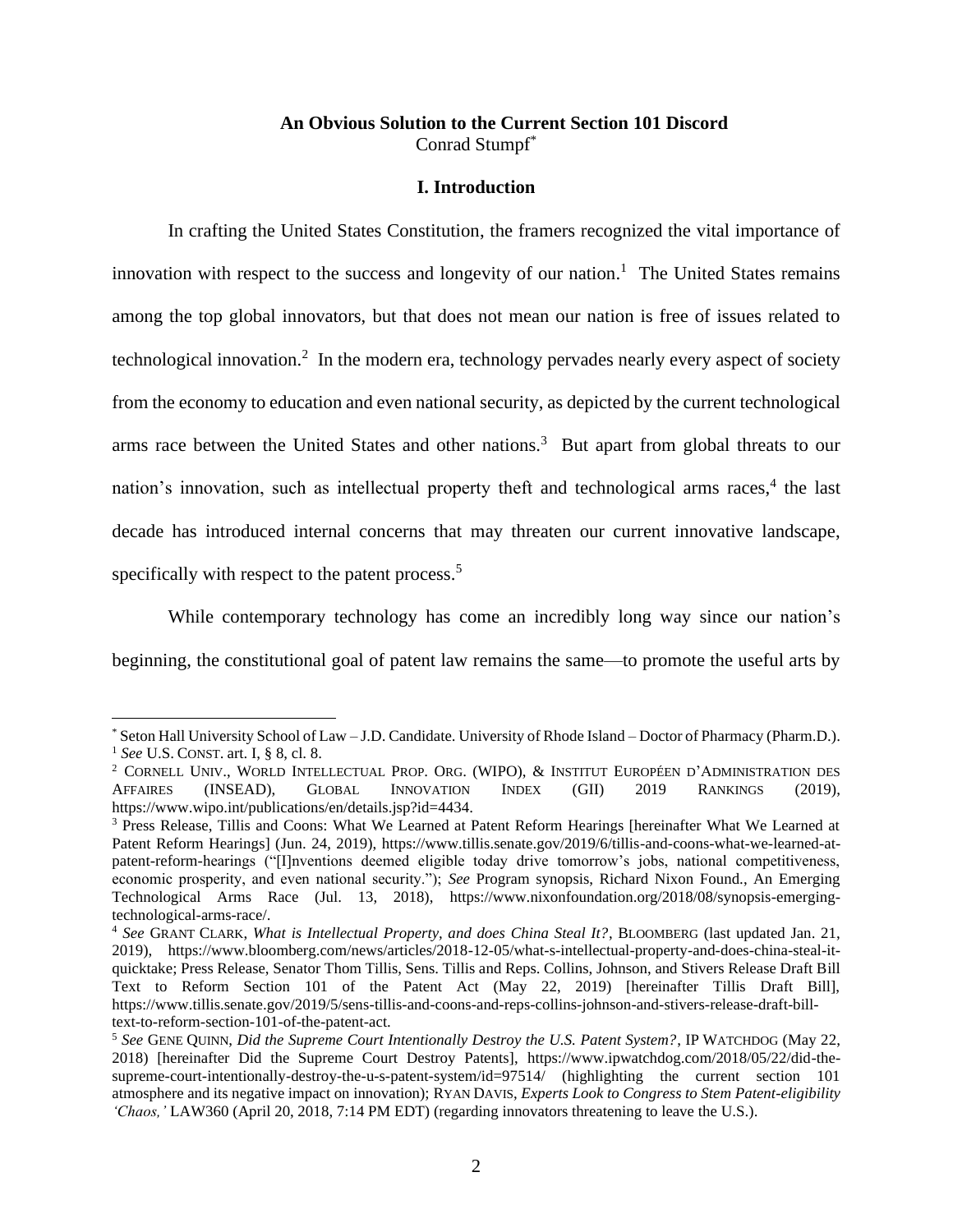balancing inventor incentives against the liberal use of increasingly accessible information.<sup>6</sup> That being said, modern innovation has introduced challenges in interpreting and applying the law. One such challenge has been the application of section 101 of the Patent Act, which establishes patentable subject matter,<sup>7</sup> or in other words, what *things* can be patented, to the rapidly advancing fields of medicine and computer science.<sup>8</sup> The literal text of section 101 allows for the patenting of any "useful process, machine, manufacture, or composition of matter, or any new and useful improvement thereof." 9 In addition to the statutory language, the courts created judicial exceptions to these categories which bar the patenting of laws of nature, natural phenomenon, and abstract ideas.<sup>10</sup> In response to this hurdle, the Supreme Court developed a test, known as the "Alice/Mayo" Test,"<sup>11</sup> which has led various players of the current patent-law paradigm to reach conflicting conclusions and has produced troubling results for the last decade.<sup>12</sup> For instance, the Court of Appeals for the Federal Circuit has rejected a majority of recent medical diagnostic because of ineligible subject matter.<sup>13</sup> Even the Federal Circuit voiced its concern over the current test for subject matter eligibility, but nonetheless felt constrained by Supreme Court precedent.<sup>14</sup> This

<sup>6</sup> *See* U.S. CONST. art. I, § 8; Mayo Collaborative Servs. v. Prometheus Labs., Inc., 566 U.S. 66, 92 (2012) (explaining how patent rights seek to promote invention without excessively limiting the flow of information).

<sup>7</sup> 35 U.S.C. § 101 (1952).

<sup>8</sup> *See* JOHN M. GOLDEN ET AL., PRINCIPLES OF PATENT LAW: CASES AND MATERIALS, at 65 (Robert C. Clark et al. eds., 7th ed. 2018) ("Questions of . . . subject-matter eligibility have proven particularly significant for the patenting of . . . key subject matter for innovation in biotechnology and pharmaceuticals, information and communications technologies, and finance.").

<sup>9</sup> 35 U.S.C. § 101.

<sup>10</sup> Diamond v. Diehr, 450 U.S. 175, 185 (1981).

<sup>11</sup> *See Mayo*, 566 U.S. at 72–73 (establishing a test for determining whether a process incorporates a law of nature in a manner that warrants patentability); Alice Corp. Pty. Ltd. v. CLS Bank Int'l, 573 U.S. 208, 209 (2014) (extending this test to abstract ideas).

<sup>12</sup> Did the Supreme Court Destroy Patents, *supra* note 5.

<sup>13</sup> GENE QUINN, *It May Be Time to Abolish the Federal Circuit,* IP WATCHDOG (Jul. 9, 2019), https://www.ipwatchdog.com/2019/07/09/may-time-abolish-federal-circuit/id=111122/ ("If the Federal Circuit is going to . . . kill . . . virtually all of the medical diagnostic patents, what role does the federal circuit really play?").

<sup>&</sup>lt;sup>14</sup> See Ariosa Diagnostics, Inc. v. Sequenom, Inc., 788 F.3d 1371, 1381 (Fed. Cir. 2015) (Linn, J., concurring) ("But for the sweeping language in the Supreme Court's *Mayo* opinion, I see no reason, in policy or statute, why this breakthrough invention should be deemed patent ineligible.").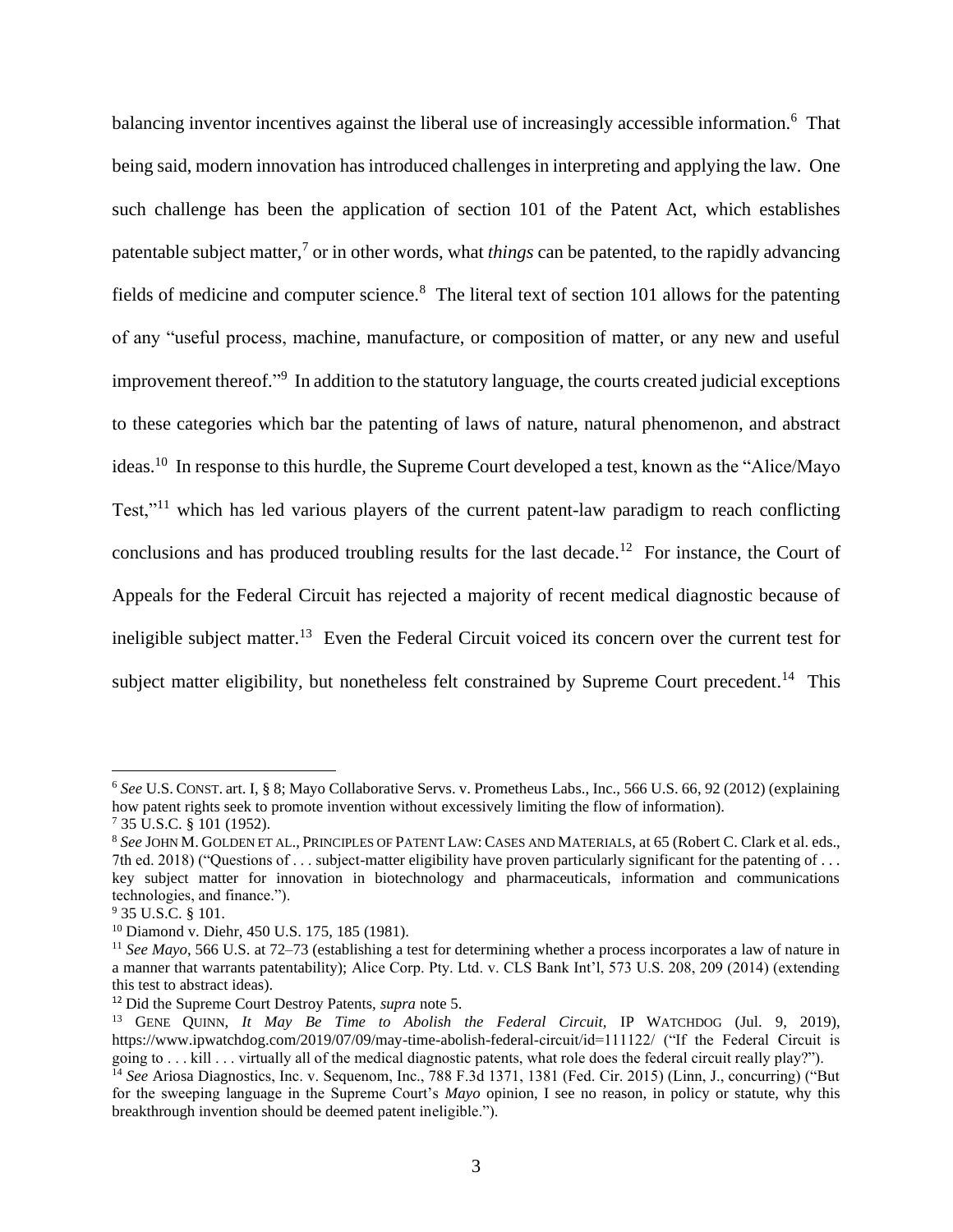uncertainty and unpredictability has reaching effects on our nation as a whole.<sup>15</sup> Accordingly, there have been multiple proposed solutions including administrative guidance, institutional reform, and most recently, a proposed congressional reform of section 101 of the Patent Act itself. 16

When evaluating the recent congressional reform in particular, it is important to analyze the potential judicial reaction to the new statutory language. Focusing on the courts posits a number of questions with respect to the future of section 101. How will the courts respond to the potential section 101 reform? Will the reform ultimately produce a change in overall patentability of software and biotechnological innovations? Do the courts have other, perhaps more appropriate options to consider in addressing their current concerns? This comment investigates these questions and ultimately concludes that the congressional reform has the potential to resolve the major section 101 issues but is unlikely to produce any dramatic shift in overall patentability.

Section II will provide a review of the current state of subject matter eligibility and its flaws. Section III will analyze the United States Patent and Trademark Office's (PTO) recent attempt to remedy the current disarray. Section IV will discuss the recent draft bill proposed to reform section 101. Section V will explore the reforms weaknesses and argue that, although the draft bill is unlikely to actually produce any sweeping changes in overall patentability, it is still a step in the right direction that the courts should embrace. Section VI will conclude.

<sup>15</sup> *See* Tillis Draft Bill, *supra* note 4 (discussing the impact intellectual property has on our economy, research and development, and international intellectual property theft).

<sup>&</sup>lt;sup>16</sup> *See, e.g.,* UNITED STATES PATENT AND TRADEMARK OFFICE, DOCKET NO. PTO-P-2018-0053, 2019 REVISED PATENT SUBJECT MATTER ELIGIBILITY GUIDANCE (2019) [hereinafter USPTO Guidance] (administrative approach); Tillis Draft Bill, *supra* note 4 (statutory approach); Kristen Osenga, *Article: Institutional Design for Innovation: A Radical Proposal for Addressing § 101 Patent-eligible Subject Matter,* 68 AM. U.L. REV. 1191 (2019) [hereinafter Osenga, Institutional Reform] (institutional approach).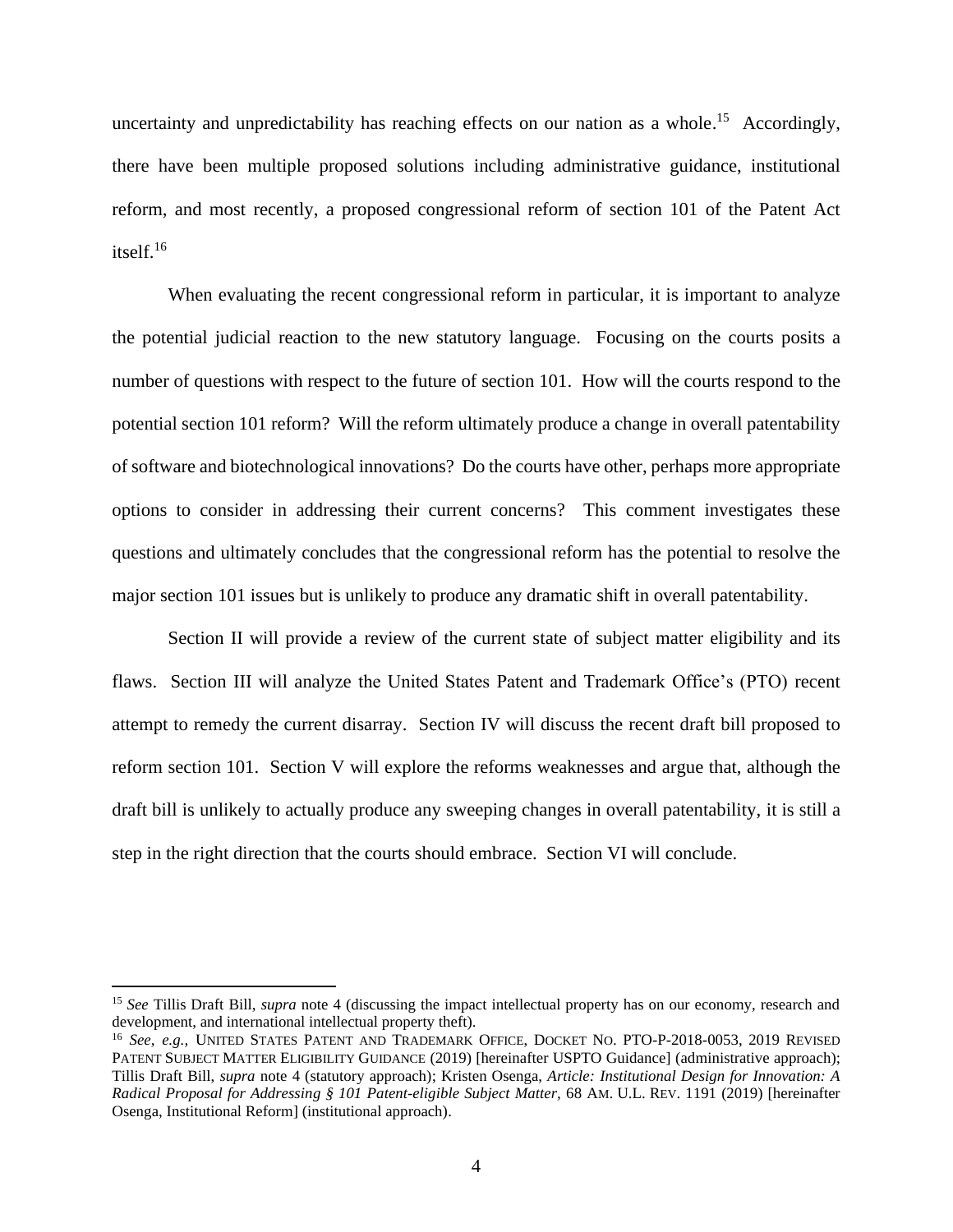#### **II. The Current State of Patent Subject Matter Eligibility**

The evolution of subject matter eligibility jurisprudence warrants review in order to illustrate the courts role with regard to the current chaos in the field. But before delving into the case law, it is important to recognize the statutory background and requirements of patentability. Once this foundation is established, the current state of subject matter eligibility and its issues will be explored.

#### **A. Statutory Sources of Patent Subject Matter Eligibility**

Congressional power to regulate patents derives from Article 1, Section 8, Clause 8 of the Constitution, which grants Congress the power "[t]o promote the . . . useful Arts, by securing for limited Times to . . . Inventors the exclusive Right to their respective . . . Discoveries."<sup>17</sup> When Congress passed the Patent Act of 1952 it not only codified existing law into the sections used today, but also responded to, and overruled, some of the Court's case law.<sup>18</sup> Section 101 of the Patent Act establishes statutory subject matter eligibility, as well as the utility requirement, and simply provides, "[w]hoever invents or discovers any new and useful process, machine, manufacture, or composition of matter, or any new and useful improvement thereof, may obtain a patent therefor, subject to the conditions and requirements of this title."<sup>19</sup> While section 101 lies at the heart of the current subject matter eligibility debacle, it is important to recognize the other requirements of patentability, namely that an invention be novel,<sup>20</sup> not obvious or "nonobviousness" to a person skilled in the relevant field, $^{21}$  and adequately disclosed in the patent

<sup>17</sup> U.S. CONST. art. I, § 8, Cl 8.

<sup>18</sup> *See, e.g.*, 35 U.S.C. § 112 (2011); JOHN M. GOLDEN ET AL., PRINCIPLES OF PATENT LAW: CASES AND MATERIALS 11 (Robert C. Clark et al. eds., 7th ed. 2018) (noting, inter alia, how "section 112 overturned the invalidation of "means plus function" claims and section 103 regarding Nonobviousness supplanted "the 'flash of genius' test"). <sup>19</sup> 35 U.S.C. § 101 (1952).

 $20\,35$  U.S.C. § 102 (2012) (requiring that an invention be novel in relation to prior art).

<sup>&</sup>lt;sup>21</sup> 35 U.S.C. § 103 (2011) (requiring that an invention be non-obvious or significantly different from the prior art).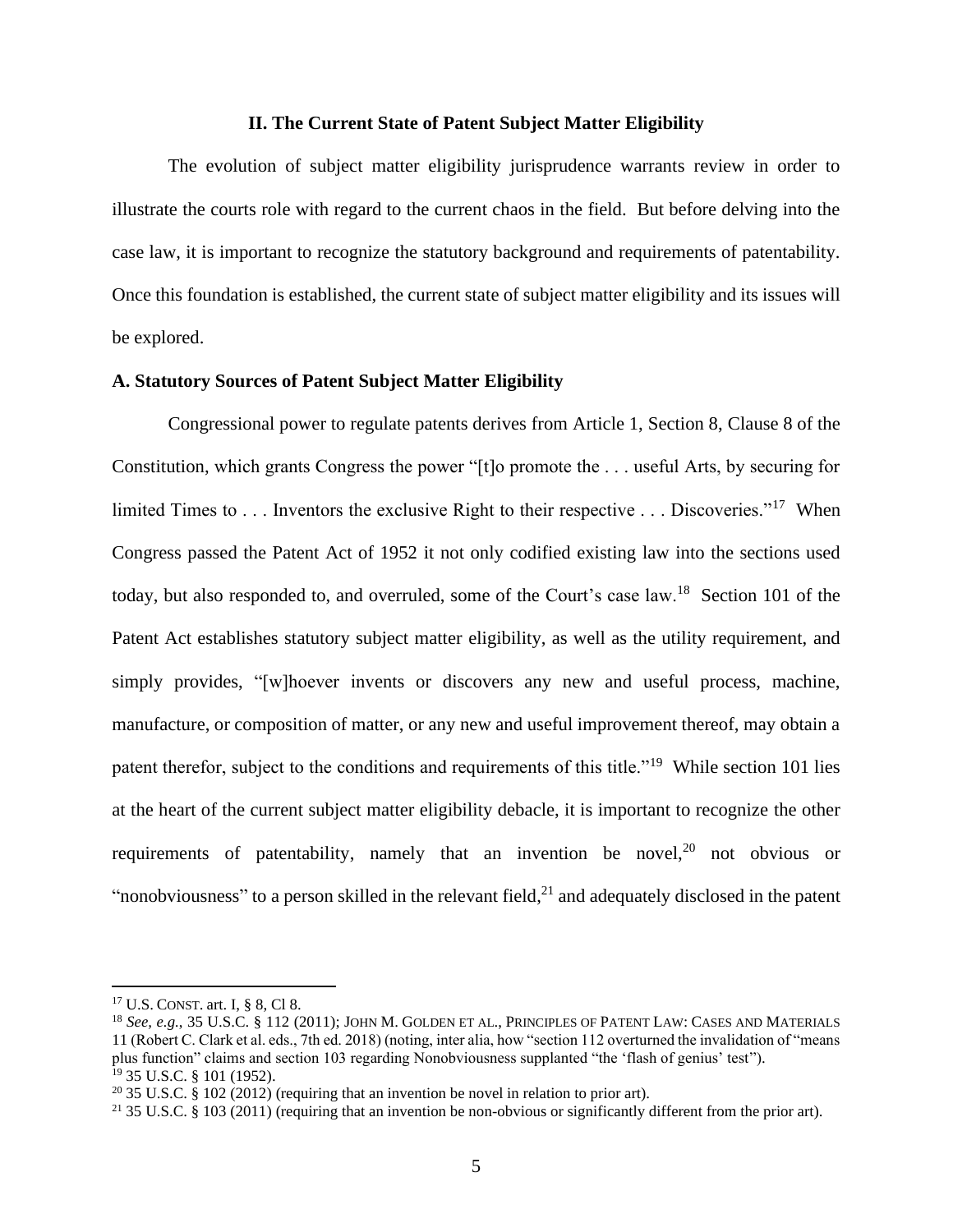specification.<sup>22</sup> In addition to these statutory sources, the Court has developed a great deal of section 101 doctrine in the last decade, which some refer to as the "federal common law of patents."23

## **B. Judicially Created Subject Matter Eligibility Doctrine**

Given section 101's relatively succinct guidance, the courts have used the relevant constitutional language in conjunction with section 101 to find implicit limitations on patent eligible subject matter.<sup>24</sup> For instance, in the early 1980's the Court established what may be the most influential judicial exception to subject matter eligibility by holding that "laws of nature, natural phenomenon, and abstract ideas" cannot be patented.<sup>25</sup> Although the text of section 101 fails to mention laws of nature or abstract ideas whatsoever, the Court used the underlying constitutional goal of balancing incentives to innovate against restrictions on further innovation to reach the conclusion that laws of nature should be off limits.<sup>26</sup> But as the Court has recognized, such a rule is complicated by the fact that virtually every invention utilizes a law of nature or abstract idea to some extent.<sup>27</sup> This intrinsic conflict has come to a head in the recent decade as courts have struggled to craft a reliable test to distinguish inventions that merely apply a judicial

<sup>&</sup>lt;sup>22</sup> 35 U.S.C. § 112 (requiring a written description, enablement, and best mode).

<sup>23</sup> Eric Guttag, *Why is SCOTUS Creating a Federal Common Law of Patents*, IP Watchdog (Dec. 10, 2018), https://www.ipwatchdog.com/2018/12/10/scotus-federal-common-law-patents/id=103946/.

<sup>24</sup> *See* Diamond v. Diehr, 450 U.S. 175, 185 (1981) (using judicial reasoning to establish the policy that "laws of nature, natural phenomenon, and abstract ideas" should not be patentable, despite the absence of such language in section 101, because patenting these exceptions would contravene the constitutional purpose of patent law).

<sup>25</sup> *Id*. *See also* Diamond v. Chakrabarty, 477 U.S. 303, 309 (1980) (suggesting that "[a]nything under the sun that is made by man" may be patented).

<sup>26</sup> *See* Ass'n for Molecular Pathology v. Myriad Genetics, Inc., 569 U.S. 576 (2013) ("patent protection strikes a delicate balance between creating 'incentives that lead to creation, invention, and discovery' and 'impeding the flow of information that might permit, indeed spur, invention.'").

<sup>27</sup> *See* Mayo Collaborative Servs. v. Prometheus Labs., Inc., 566 U.S. 66, 71 (2012) ("The Court has recognized, however, that too broad an interpretation of this exclusionary principle could eviscerate patent law. For all inventions at some level embody, use, reflect, rest upon, or apply laws of nature, natural phenomena, or abstract ideas.").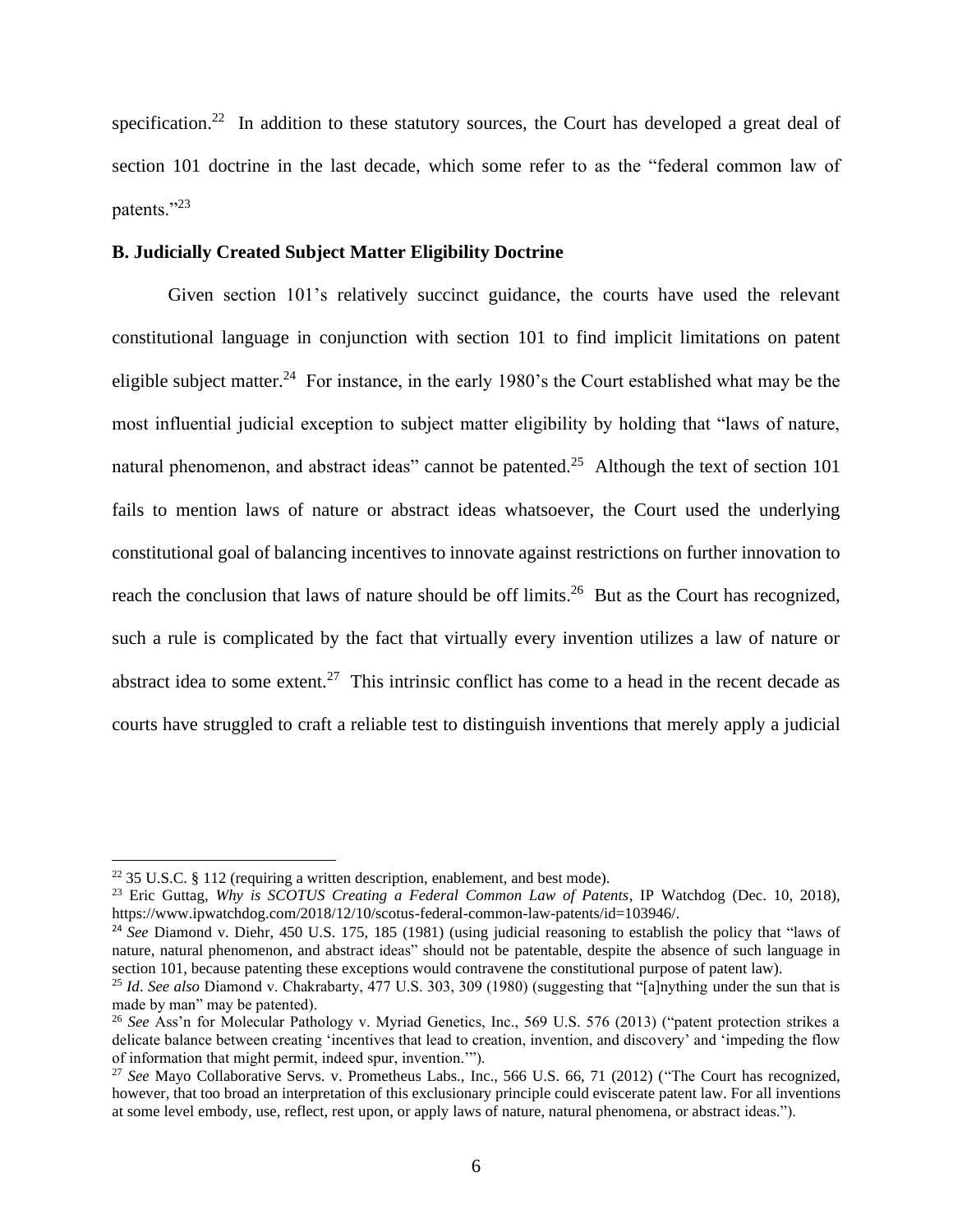exception, and are therefore worthy of patent rights, from those that seek to monopolize the exception itself.<sup>28</sup>

The Court's recently developed test for determining whether a process incorporates a judicial exception in a manner that warrants patentability has been the primary issue in the area of subject matter eligibility.<sup>29</sup> This test, known as the "Alice/Mayo test," originated in *Mayo Collaborative Serv. Inc. v. Prometheus Labs. Inc.*, which involved a patented process for optimizing the dose of thiopurine drugs used in treating autoimmune diseases. 30 Essentially, the process involved giving the drug; drawing blood to determine metabolite levels; and then using these levels to determine whether the dosage should be maintained, increased, or decreased.<sup>31</sup> The district court found the patented process invalid because it effectively claimed the natural law or phenomena that are "the correlations between thiopurine levels and the toxicity and efficacy of thiopurine drug dosages."<sup>32</sup> The Federal Circuit reversed, finding the patent claims valid because the steps involved transformation of the patient's body or blood, in addition to the natural correlations.<sup>33</sup> The Supreme Court granted certiorari, reversed, and remanded, explaining that the "machine or transformation test" used by the Federal Circuit was not a definitive test of eligibility, but only a helpful clue.<sup>34</sup> Again, the Federal Circuit found the patent claims did not encompass a natural law and reaffirmed its earlier decision.<sup>35</sup> Once again the Court granted certiorari and

<sup>&</sup>lt;sup>28</sup> *See id.* at 77 ("If a law of nature is not patentable, then neither is a process reciting a law of nature, unless that process has additional features that provide practical assurance that the process is more than a drafting effort designed to monopolize the law of nature itself.").

<sup>29</sup> *See* UNITED STATES PATENT AND TRADEMARK OFFICE, DOCKET NO. PTO-P-2018-0053, 2019 REVISED PATENT SUBJECT MATTER ELIGIBILITY GUIDANCE (2019) [hereinafter USPTO Guidance] 50, 50 ("Properly applying the *Alice/Mayo* test in a consistent manner has proven to be difficult, and has caused uncertainty in this area of law."). <sup>30</sup> *Mayo*, 566 U.S. at 73.

<sup>31</sup> *Id*. at 74–75.

<sup>32</sup> *Id.* at 76.

<sup>33</sup> *Id.*

<sup>34</sup> *Id.* at 76–77.

<sup>35</sup> *Id.*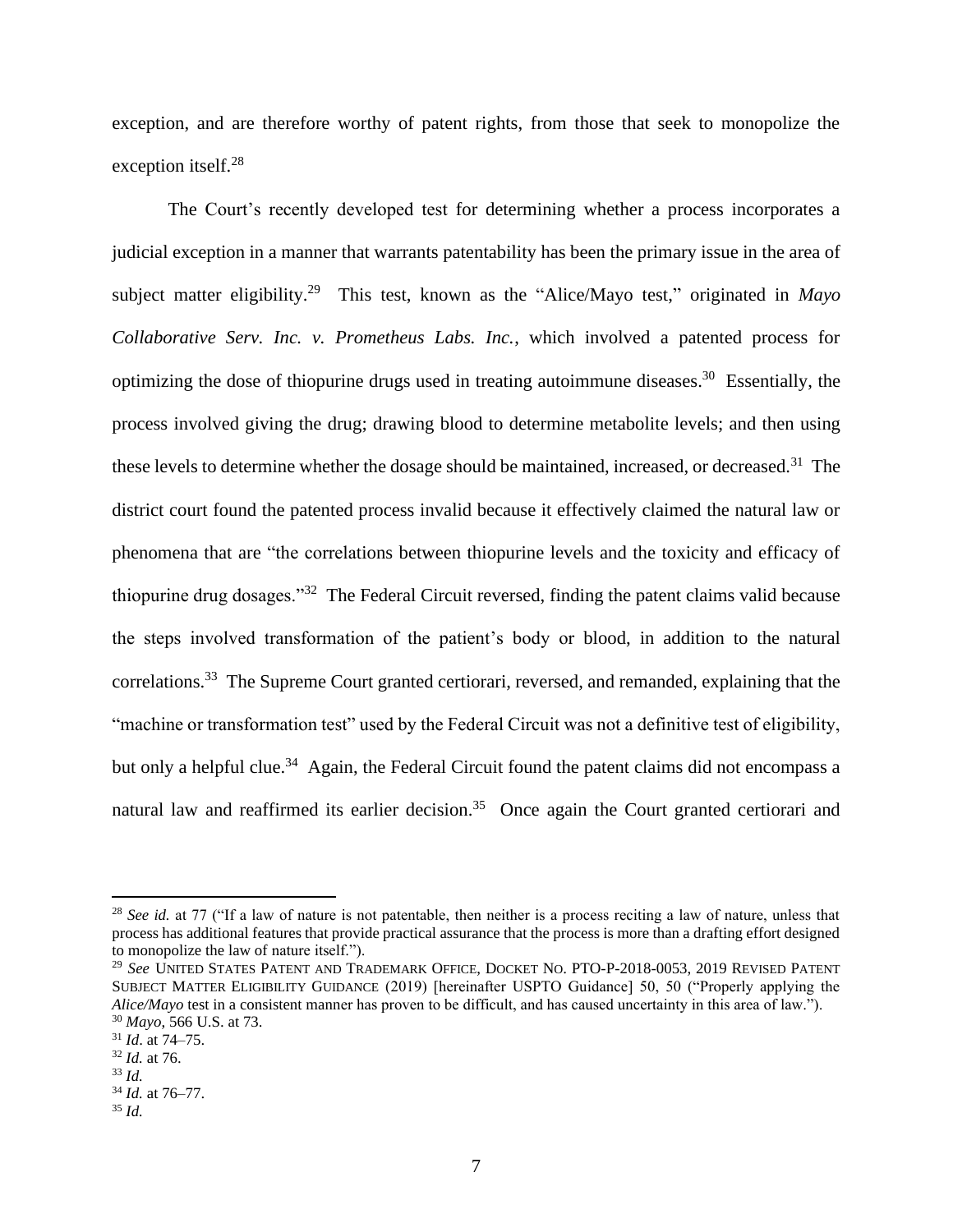created what is now known as the Alice/Mayo test, $36$  which is comprised of two steps and relates back to the long-held rationale for judicial exceptions in preventing broad preemption of future innovation. 37

Under the Alice/Mayo test a court first determines whether the claims at issue are directed to a judicial exception or patent ineligible concept.<sup>38</sup> If the answer is yes, then the court must analyze the additional claim elements individually and "as an ordered combination" to determine whether these elements "transform the nature of the claim" into something patent eligible.<sup>39</sup> The Supreme Court described the second step of this analysis asthe search for an "inventive concept" an element or combination of elements that is "sufficient to ensure that the patent in practice amounts to significantly more than a patent upon the [ineligible concept] itself."<sup>40</sup> The Court also emphasized that additional steps must be more than "well-understood, routine, conventional steps previously engaged in by scientists in the field."<sup>41</sup> Applying this test to the patent in *Mayo*, the Court found the claims invalid because they were directed to natural correlations and the conventional steps failed to transform the claim in a manner that warranted patentability.<sup>42</sup>

In *Alice Corp. Pty. Ltd. v CLS Bank Int'l* the Court expanded the test established in *Mayo* by applying it to claims involving abstract ideas.<sup>43</sup> *Alice* involved patents disclosing a "computerimplemented scheme for mitigating 'settlement risk' by using a third-party intermediary."<sup>44</sup> The Court found the claims directed "to the abstract idea of intermediated settlement" and concluded

<sup>36</sup> *Mayo*, 566 U.S. at 76–77.

<sup>&</sup>lt;sup>37</sup> Ariosa Diagnostics, Inc. v. Sequenom, Inc. 788 F.3d 1371, 1379 (Fed. Cir. Jun. 12, 2015) ("The Supreme Court has made clear that the principle of preemption is the basis for the judicial exceptions to patentability."). <sup>38</sup> *Id.* at 1375.

<sup>39</sup> *Id.* (quoting *Mayo*, 566 U.S. at 79).

<sup>40</sup> *Id.* (quoting *Mayo*, 566 U.S. at 72).

<sup>41</sup> *Mayo*, 566 U.S. at 67.

<sup>42</sup> *Id.* at 78.

<sup>43</sup> Alice Corp. Pty. Ltd. v. CLS Bank Int'l, 573 U.S. 208, 212 (2014).

<sup>44</sup> *Id.*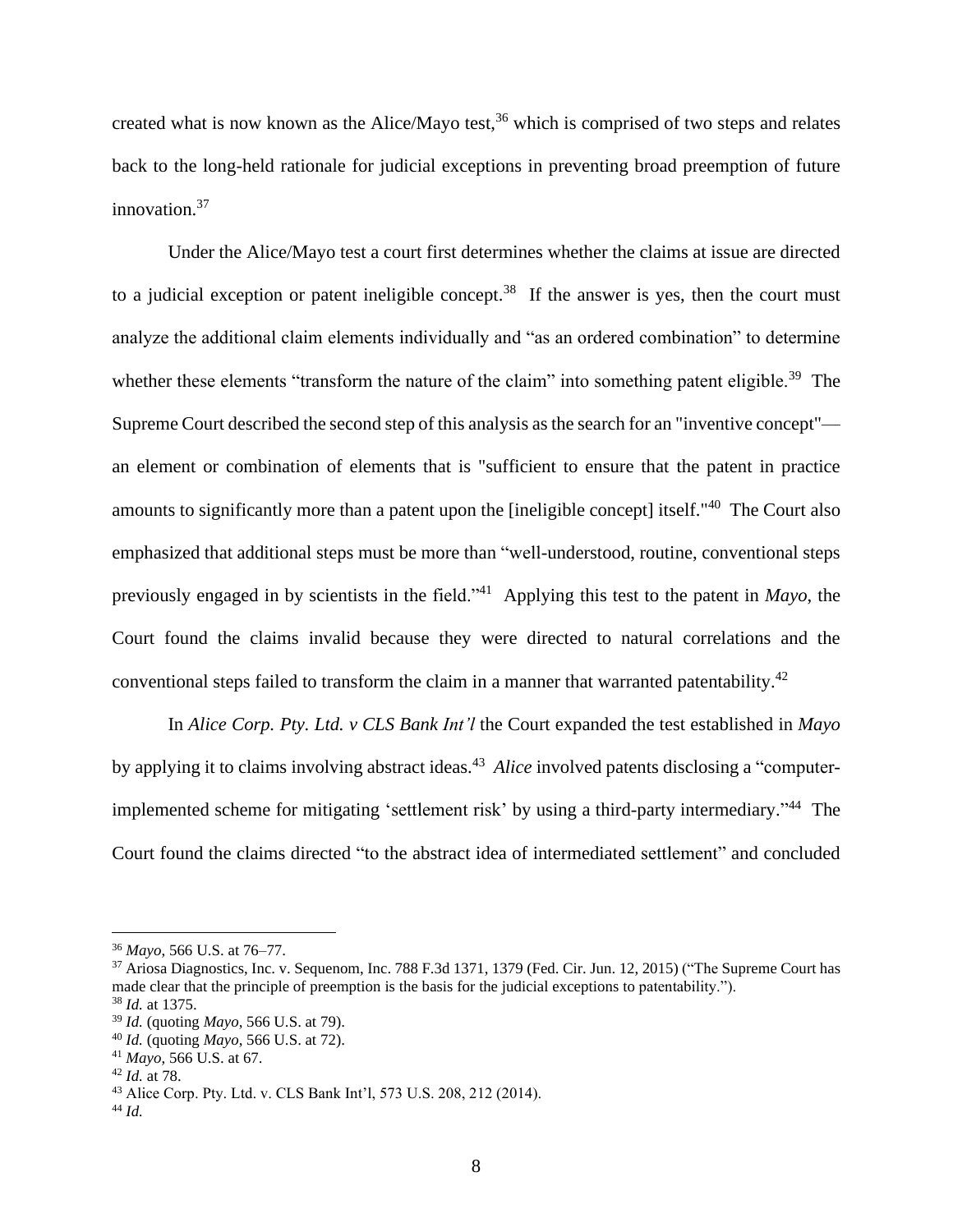that requiring the use of a generic computer was insufficient to satisfy the second step of the *Mayo* analysis.<sup>45</sup> Having failed the *Mayo* analysis, the Court held the patented claims invalid as covering ineligible subject matter.<sup>46</sup> This decision's incorporation of abstract ideas into the *Mayo* analysis brought the Alice/Mayo test to its current state.

#### **C. Issues with the Current Subject Matter Eligibility Paradigm**

Unfortunately, applying this test to modern innovations has proven difficult, particularly in the biotechnology and computer science fields. <sup>47</sup> Take *Ass'n for Molecular Pathology v. Myriad Genetics, Inc.* for example.<sup>48</sup> First, a split Federal Circuit reversed the district court's ruling that the claims to isolated DNA molecules covered ineligible subject matter, with each of the three judges analyzing the eligibility of the claims differently.<sup>49</sup> Judge Lourie, writing for the court, based his determination on the premise that isolated DNA is chemically separated from its native element and is therefore a distinct chemical entity with a "markedly different chemical structure compared to native DNA."<sup>50</sup> Judge Lourie also gave weight to the PTO's long-standing practice of finding isolated DNA molecules patent eligible.<sup>51</sup> Judge Moore, concurring-in-part, agreed with Judge Lourie's reasoning, but also asked whether the differences from natural form provided new utility that renders the new form markedly different.<sup>52</sup> In contrast, Judge Bryson, dissenting with respect to these claims, concluded that the isolated DNA was structurally and functionally

<sup>45</sup> *Id.*

<sup>46</sup> *Id.*

<sup>47</sup> *See* USPTO 2019 Guidance, *supra* note 29, at 50. (discussing how the PTO, courts, and patent stakeholders have expressed concern for the clarity and predictability of the Alice/Mayo test); Borella *supra* note **Error! Bookmark not defined.**.

<sup>48</sup> Ass'n for Molecular Pathology v. Myriad Genetics, Inc., 689 F.3d 1303 (Fed. Cir. 2012).

<sup>49</sup> Ass'n for Molecular Pathology v. United States PTO, 653 F.3d 1329, 1359 (Fed. Cir. 2011).

<sup>50</sup> *Id.* at 1352–53.

<sup>51</sup> *Id.* at 1354–55 ("[O]ur decision that isolated DNA molecules are patent eligible comports with the longstanding practice of the PTO. The Supreme Court has repeatedly stated that changes from longstanding practice should come from congress, not the courts.").

<sup>52</sup> *Id.* at 1365 (Moore, J., concurring).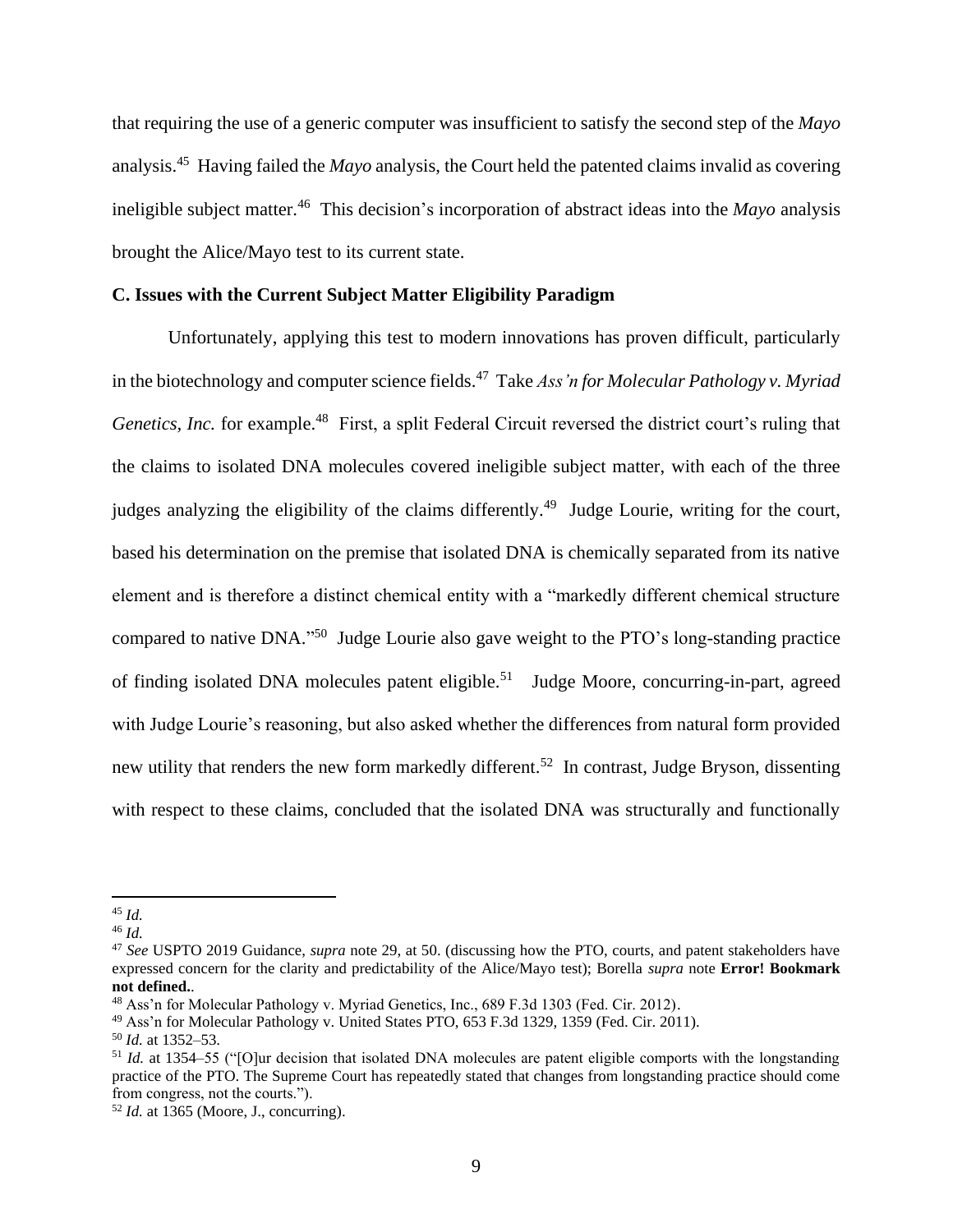equivalent to the native gene, despite being chemically extracted, and therefore did not deserve patent protection.<sup>53</sup> Judge Bryson also disagreed with giving significant weight to the PTO's practices<sup>54</sup> and voiced preemptive concerns.<sup>55</sup> Upon grant of certiorari, the Supreme Court vacated the judgment and remanded the case to be considered in light of the Alice/Mayo test.<sup>56</sup>

On remand, the Federal Circuit considered the claims pertaining to the isolated DNA in light of the *Mayo* decision and reaffirmed their finding of patent eligibility with each Judge reiterating their earlier reasoning.<sup>57</sup> Once again, the Supreme Court took the case, this time addressing the Judges' reasoning.<sup>58</sup> In respect to the claims covering the isolated DNA, the Court held "that genes and the information they encode are not patent eligible under § 101 simply because they have been isolated from the surrounding genetic material."<sup>59</sup> The Court construed the claims as focusing on the genetic information encoded in the isolated molecule, rather than the chemical composition of the molecule itself, and rejected the idea that isolating the relevant DNA sequence by severing chemical bonds produced a non-natural, patent-eligible molecule.<sup>60</sup>

The *Myriad* case and its varying judicial conclusions make abundantly clear the complicated, subjective, and even philosophical nature of the judicial exceptions and subject matter eligibility. <sup>61</sup> The fact that the Federal Circuit judges—who are experts in the field of patent

<sup>53</sup> *Id.* at 1378 (Bryson, J., dissenting) ("What is claimed in the BRCA genes is the genetic coding material, and that material is the same, structurally and functionally, in both the native gene and the isolated form of the gene.").

<sup>54</sup> *Id.* at 1380 ("[T]he PTO's practice and guidelines are not entitled to significant weight, for . . . the PTO lacks substantive rulemaking authority as to issues such as patentability.").

<sup>55</sup> Ass'n for Molecular Pathology v. United States PTO, 653 F.3d 1329, 1379 (Fed. Cir. 2011) ("Nonetheless, it is important to consider the effects of such broad patent claims on the biotechnology field.").

<sup>&</sup>lt;sup>56</sup> Ass'n for Molecular Pathology v. Myriad Genetics, Inc., 566 U.S. 902 (2012).

<sup>57</sup> Ass'n for Molecular Pathology v. United States PTO, 689 F.3d 1303 (Fed. Cir. 2012) ("The remand of this case for consideration in light of *Mayo* might suggest . . . that the composition claims are mere reflections of a law of nature. Respectfully, they are not, any more than any product of man reflects and is consistent with a law of nature."). <sup>58</sup> Ass'n for Molecular Pathology v. Myriad Genetics, Inc., 569 U.S. 576, 587–89 (2013).

<sup>59</sup> *Id.* at 596.

<sup>60</sup> *Id.* at 593.

<sup>61</sup> BRIAN CASSIDY, *Analysis: Patent Subject-matter Eligibility – A Widening Gap*, BLOOMBERG LAW ANALYSIS (April 18, 2019), https://news.bloomberglaw.com/bloomberg-law-analysis/analysis-patent-subject-matter-eligibility-awidening-gap ("The issue of subject matter eligibility is complex and somewhat philosophical by nature.").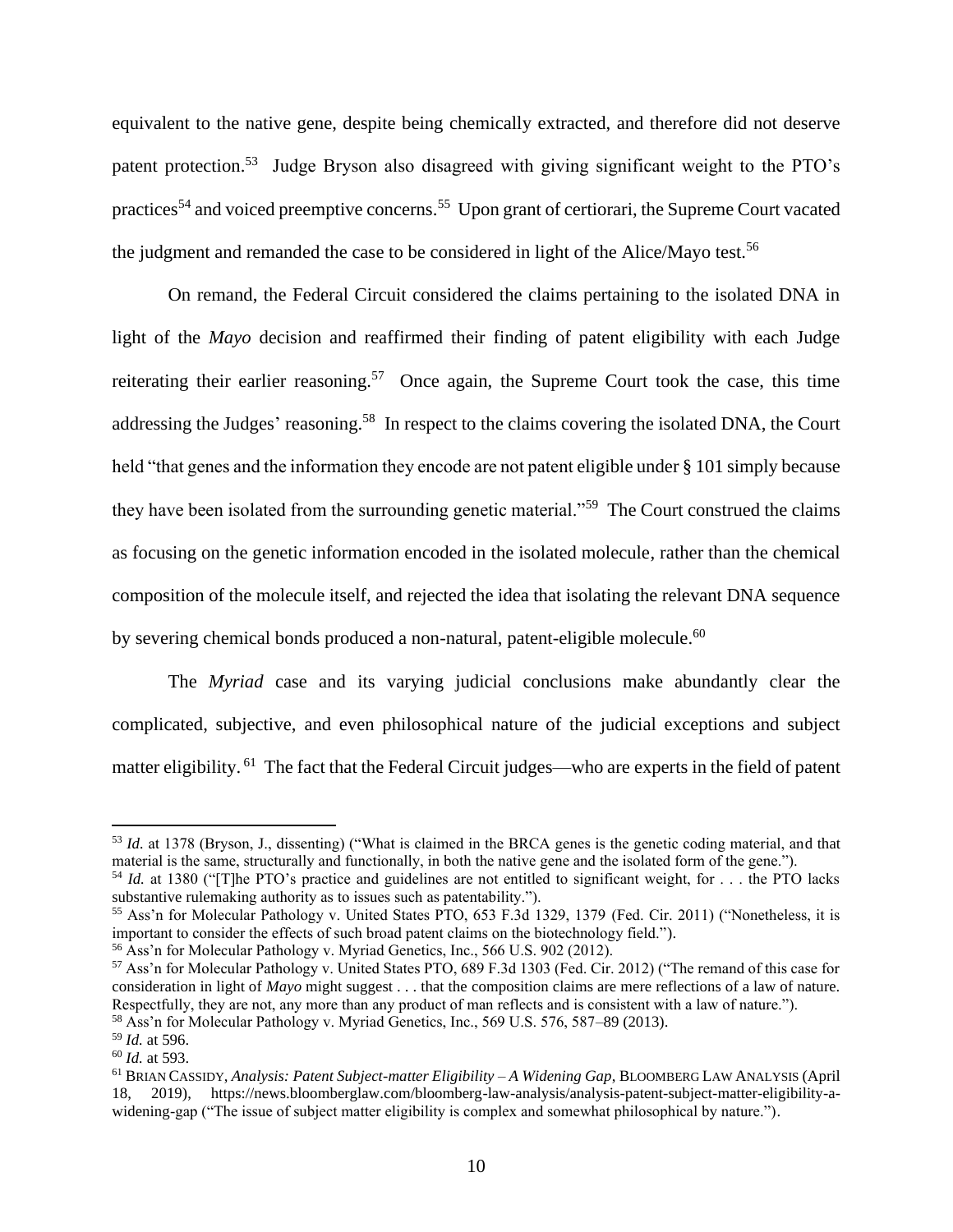law—reached identical conclusions both before and after applying the Alice/Mayo test illustrates one of the challenges, or even the futility, of the judicially crafted doctrine. <sup>62</sup> The test also fails to provide effective guidance as to what constitutes an abstract idea or inventive concept that adequately incorporates a judicial exception in a manner worthy of patentability.<sup>63</sup> Furthermore, the Supreme Court's emphasis on conventionality when searching for an inventive concept appears to conflate subject matter eligibility with other sections of the Patent Act, namely novelty and nonobviousness under sections 102 and 103 respectively, which the Court has explicitly warned against.<sup>64</sup> The Court's contradiction of its own precedent, apparent misunderstanding of patent doctrine, and minimal guidance has set the stage for far reaching implications.

Most importantly, the varied applications of the Alice/Mayo test and the ensuing uncertainty and unpredictability disincentivizes innovation by weakening patent protection.<sup>65</sup> Not only are inventors less likely to expend the resources necessary to develop novel technology when their discoveries may ultimately be vulnerable to theft, directly impacting innovation, but investors are also less likely to finance such endeavors.<sup>66</sup> This can negatively impact our nation's economy by deterring domestic investment,<sup>67</sup> especially with the vital role tech startups have in our modern, technologically dependent society.<sup>68</sup> In conjunction with the economic effects, the current discord also implicates national security, given the major role computer science innovations play in the

<sup>62</sup> *Compare* Ass'n for Molecular Pathology v. United States PTO, 653 F.3d 1329, 1352–53 (Fed. Cir. 2011), *with*  Ass'n for Molecular Pathology v. United States PTO, 689 F.3d 1303 (Fed. Cir. 2012).

<sup>63</sup> *See* USPTO 2019 Guidance, *supra* note 29, at 50.

<sup>64</sup> Did the Supreme Court Destroy Patents, *supra* note 5.

<sup>65</sup> *See* Press Release, Tillis and Coons: What We Learned At Patent Reform Hearings (Jun. 24, 2019), https://www.tillis.senate.gov/2019/6/tillis-and-coons-what-we-learned-at-patent-reform-hearings (discussing the negative impact the current lack of clarity and certainty with respect to patent eligibility has had on research and investment in areas like medical diagnostics and artificial intelligence).

<sup>66</sup> *See* Borella, *supra* note **Error! Bookmark not defined.** ("[S]tudies show[] that investors familiar with the current lack of clarity invest less in critical research and development in areas like medical diagnostics and artificial intelligence, at least in the Unites States.").

 $67$  *Id.* 

<sup>68</sup> *See* Did the Supreme Court Destroy Patents, *supra* note 5 (discussing the major implications of the current subject matter eligibility disarray on high-tech startups).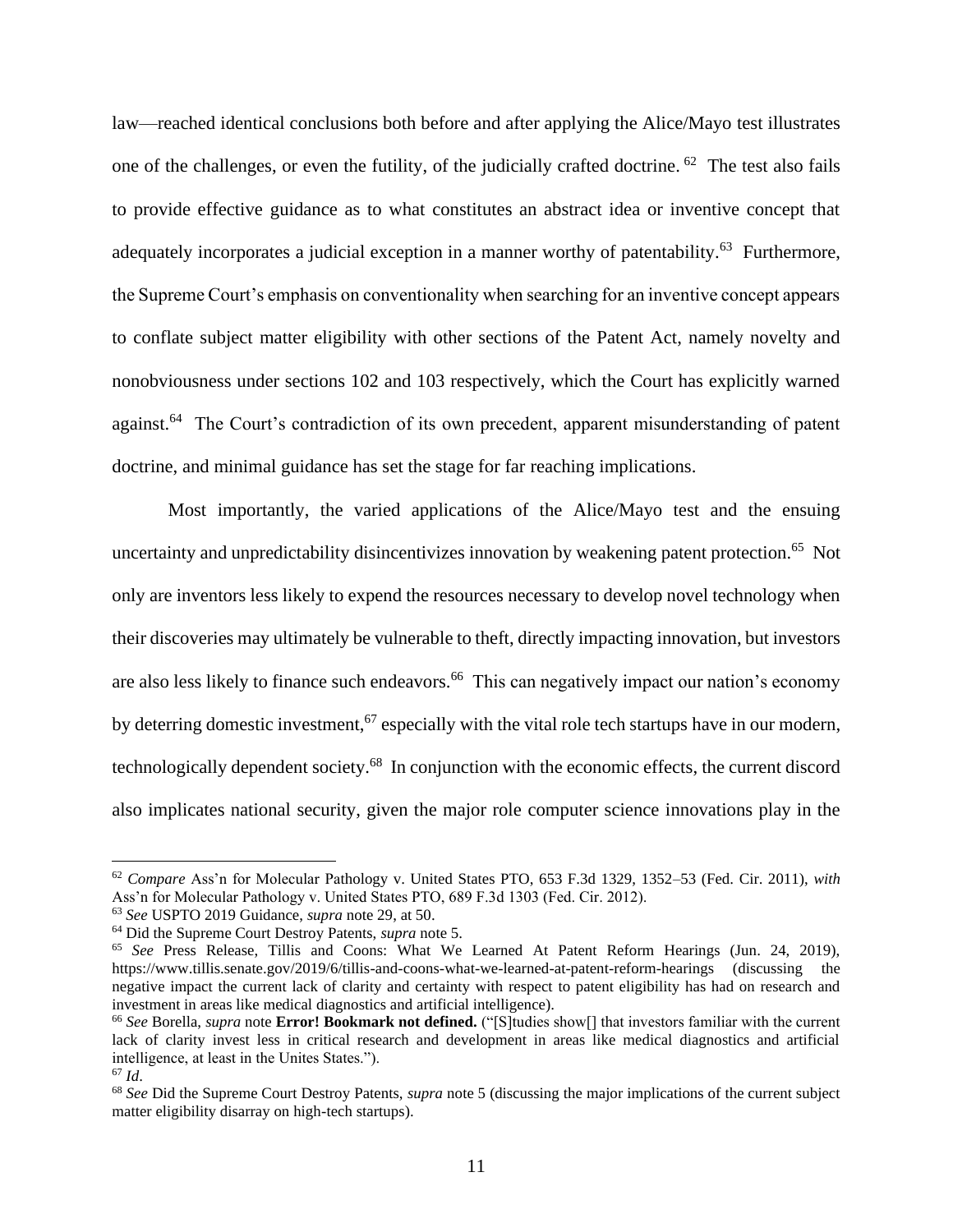current technological arms race between our nation and other technologically advanced countries like China.<sup>69</sup>

But what is perhaps the most concerning aspect of these issues is the Supreme Court's apparent satisfaction with the current state of subject matter eligibility<sup>70</sup> and incompetence in effectively crafting patent doctrine.<sup>71</sup> The Patent Office's recent guidance and the recent draft bill to reform section 101, both of which will be discussed below, reflect the growing concern and destabilization surrounding the *Alice* and *Mayo* decisions. <sup>72</sup> While congressional action may be a step towards fixing the current disarray, it may not have as large an impact on overall patentability as proponents of the reform may hope.

## **III. Recent United States Patent and Trademark Office Effort to Clarify Alice/Mayo**

The Alice/Mayo test has confused those involved at nearly every step of the patent process.<sup>73</sup> As the agency responsible for issuing patents, the United States Patent and Trademark Office recently sought to clarify the analysis by revising the patent examiners application of the Alice/Mayo test in two ways.<sup>74</sup> First, the PTO enumerates categories of abstract ideas.<sup>75</sup> Second, it attempts to clarify the first step of the Alice/Mayo analysis by defining what it means for a claim

<sup>&</sup>lt;sup>69</sup> See id. ("It is because of the Supreme Court that investors interested in artificial intelligence are taking their money to China and funding startups there."); Clark, *supra* note 4 (discussing China's alleged theft of intellectual property and technology); Rosie Perper, *Huawei Slams Trump's 'Unreasonable' Ban, Saying That the Move Will Only Harm US Interests in Its Own 5G Rollout,* Business Insider (May 16, 2019, 12:06 AM), https://www.businessinsider.com/huawei-responds-trump-china-tech-national-emergency-ban-2019-5?r=cold

<sup>(</sup>discussing the potential security risk with a Chinese company's 5G technology serving as a backdoor for espionage). <sup>70</sup> *See* Press Release, Tillis and Coons: What We Learned At Patent Reform Hearing (Jun. 24, 2019), https://www.tillis.senate.gov/2019/6/tillis-and-coons-what-we-learned-at-patent-reform-hearings (noting "the Supreme Court's denying over 40 petitions for certiorari on this topic since its disruptive decision in the Alice case five years ago").

<sup>71</sup> *See* Did the Supreme Court Destroy Patents, *supra* note 5 (describing the Supreme Court as incapable of forming patent policy).

<sup>72</sup> *See* USPTO 2019 Guidance, *supra* note 29, at 50; Tillis Draft Bill, *supra* note 4.

<sup>73</sup> *See* Press Release, Tillis and Coons: What We Learned At Patent Reform Hearings, *supra* note 37 (noting that inventors, the USPTO, and judges alike have struggled to determine what is subject matter eligible).

<sup>74</sup> USPTO Guidance, *supra* note 29, at 50.

<sup>75</sup> USPTO Guidance, *supra* note 29, at 50.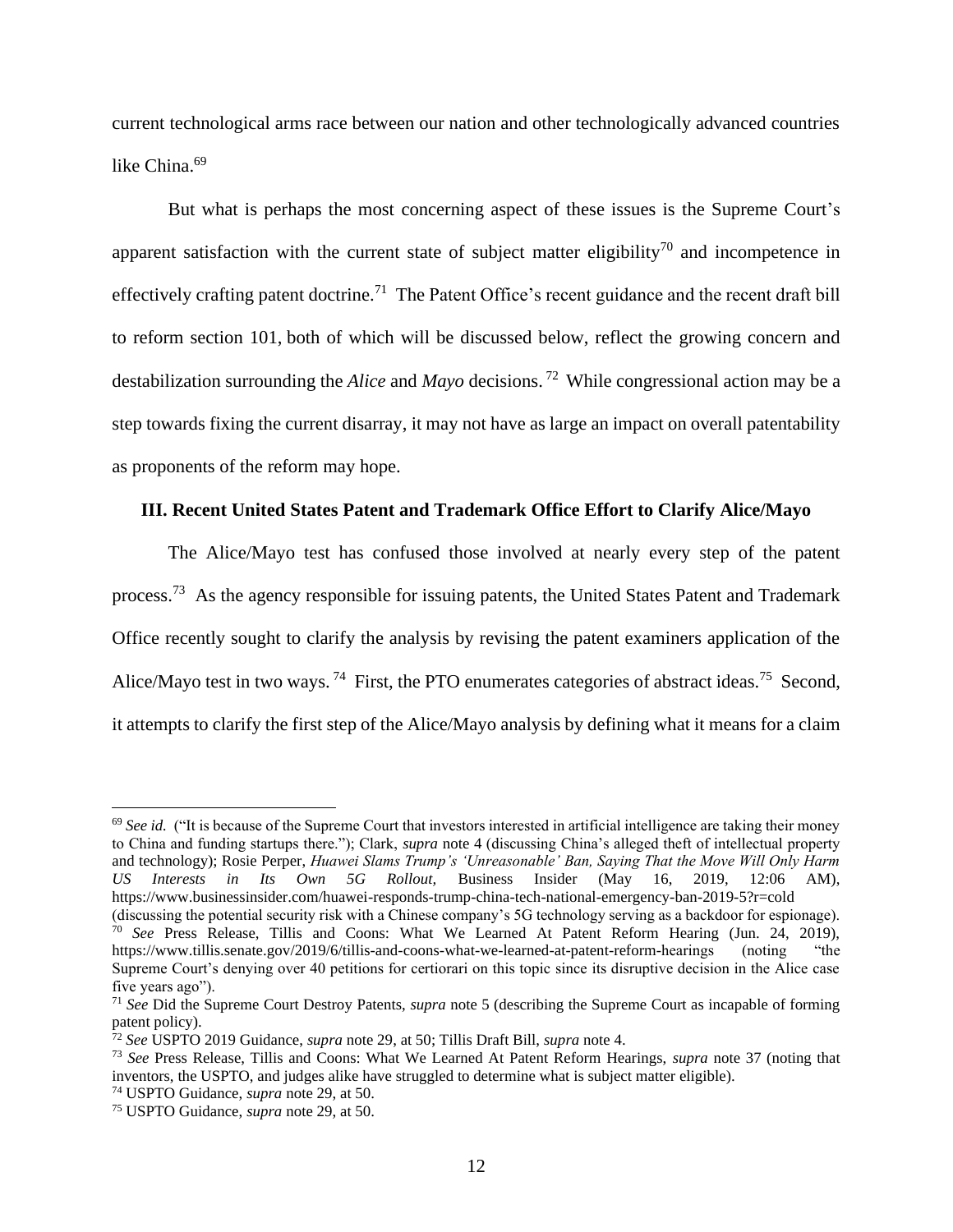to be "directed to" a judicial exception.<sup>76</sup> But while the 2019 Revised Patent Subject Matter Eligibility Guidance (hereinafter "the Guidance") reflects a valiant effort to bring stability to the current state of affairs, it has failed to meaningfully influence the courts.<sup>77</sup>

### **A. Categorizing Abstract Ideas**

The first way in which the Guidance seeks to promote consistent application of the Alice/Mayo test pertains to the determination of whether the claims recite a judicial exception, specifically in regards to abstract ideas.<sup>78</sup> Since the inception of the Alice/Mayo test the Federal Circuit has issued a growing number of decisions identifying abstract and non-abstract subject matter.<sup>79</sup> Many of these decisions, however, reach differing conclusions with respect to similar subject matter, which makes drawing the line between abstract and non-abstract a significant challenge.<sup>80</sup> The Guidance seeks to clarify what constitutes an abstract idea by explicitly enumerating three new groupings of subject matter that fall within the abstract idea exception.<sup>81</sup> These general groupings include mathematical concepts, certain methods of organizing human activity, and mental processes or concepts carried out in the human mind.<sup>82</sup> The Guidance provides specific examples of each from the case law and up to this point, provides a theoretically effective method for consistently identifying abstract ideas.<sup>83</sup> But, the determination of abstract idea does not end there.

<sup>76</sup> USPTO Guidance, *supra* note 29, at 50.

<sup>77</sup> *See, e.g.,* Cleveland Clinic Found. v. True Health Diagnostics LLC, 760 Fed. Appx. 1013, 1021 (Fed. Cir. April 1, 2019) (refusing to defer to the Guidance); ChargePoint, Inc. v. SemaConnect, Inc., No. 2018-1739, 2019 U.S. App. LEXIS 1919, at \*9 (Fed. Cir. Mar. 28, 2019) (refusing to defer to the Guidance categorization of abstract ideas).

<sup>78</sup> USPTO Guidance, *supra* note 29, at 50.

<sup>79</sup> USPTO Guidance, *supra* note 29, at 52.

<sup>80</sup> USPTO Guidance, *supra* note 29, at 52.

<sup>81</sup> USPTO Guidance, *supra* note 29, at 51–53.

<sup>82</sup> USPTO Guidance, *supra* note 29, at 51–53.

<sup>83</sup> USPTO Guidance, *supra* note 29, at 51–53.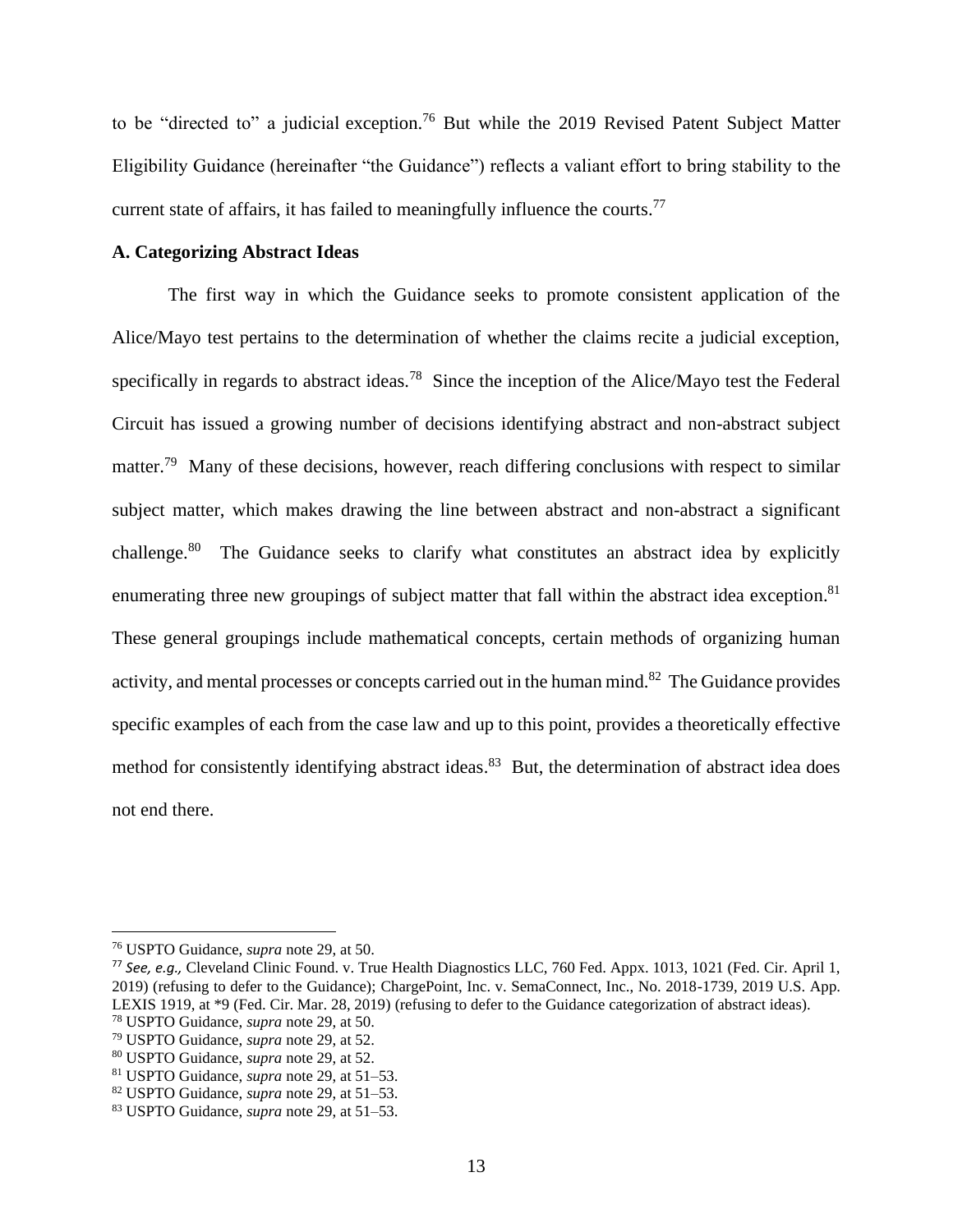The Guidance also establishes a procedure for determining whether subject matter that does not fall neatly within one of these categories should nonetheless be treated as an abstract idea.<sup>84</sup> This procedure essentially entails treating the "tentative abstract idea" as if it were a judicial exception and proceeding with the Alice/Mayo analysis to determine whether the additional elements provide the requisite inventive concept.<sup>85</sup> If the answer to that question is yes, the determination of whether the subject matter is abstract is irrelevant and the subject matter is eligible.<sup>86</sup> If the answer is no, however, then the examiner is told to notify the Technology Center Director, who must then record and provide justification for any claim limitation they determine recites an abstract idea.<sup>87</sup> This is where the potential benefit of consistency comes into question. By leaving the determination of tentative abstract ideas up to the director, who can easily come to a different conclusion than a judge, this portion of the revision does little more than provide a consolidated list of abstract ideas enunciated in the case law, which examiners already consider.<sup>88</sup> But this is not to say that the principle underlying the procedure is unsound. The second opinion, recording, and justification procedure may very well promote consistency *within* the PTO. Rather, the issue is with the PTO's limited authority and the inherently complicated, and to some extent, subjective flaws of the judicially created abstract idea exception.<sup>89</sup>

## **B. Determining Whether A Claim Is "Directed To" A Judicial Exception**

The second way in which the Guidance revises the examiners application of the Alice/Mayo test pertains to the first step of the test: determining whether a claim is "directed to" a

<sup>84</sup> USPTO Guidance, *supra* note 29, at 52–53.

<sup>85</sup> USPTO Guidance, *supra* note 29, at 57.

<sup>86</sup> USPTO Guidance, *supra* note 29, at 57.

<sup>87</sup> USPTO Guidance, *supra* note 29, at 57.

<sup>88</sup> USPTO Guidance, *supra* note 29, at 51 (discussing the previous practice of "describing the subject matter claimed in the patent in suit and noting whether or not certain subject matter has been identified as an abstract idea" in previous Federal Circuit decision).

<sup>89</sup> *See* Diamond v. Diehr, 450 U.S. 175, 185 (1981) (using judicial reasoning to establish the policy that "laws of nature, natural phenomenon, and abstract ideas" should not be patentable).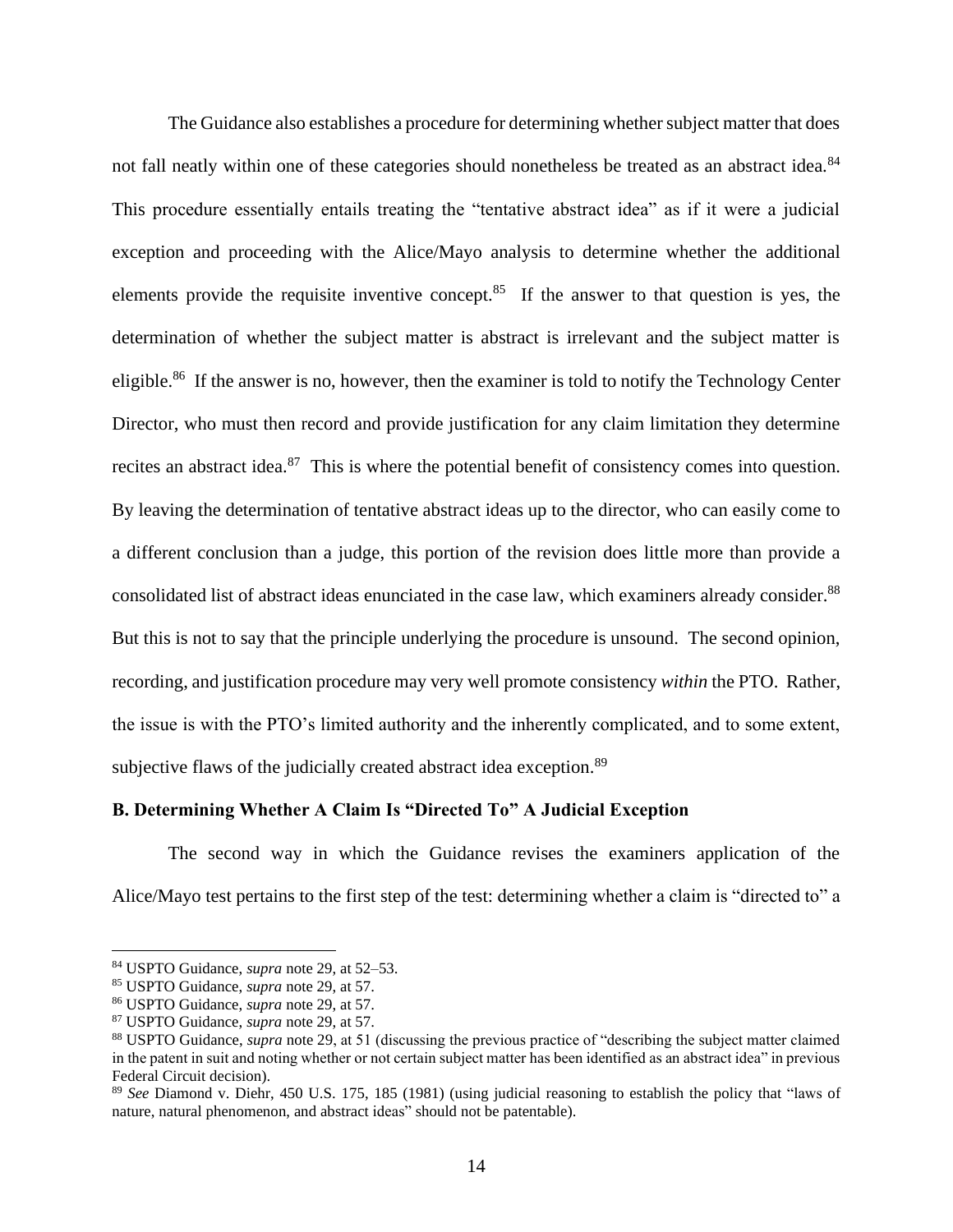judicial exception.<sup>90</sup> The Guidance teaches that if the claim, in its entirety, integrates the recited exception into a practical application then it is not directed to that judicial exception.<sup>91</sup> The Guidance further explains that "a claim that integrates a judicial exception into a practical application will apply, rely on, or use the judicial exception in a manner that imposes a meaningful limit on the judicial exception, such that the claim is more than a drafting effort designed to monopolize the judicial exception."<sup>92</sup> Here, the PTO attempts to cater to the Supreme Court's "inventive concept" principle exemplified in *Mayo*. <sup>93</sup> While the guidance does not purport to change the second "inventive concept" step of the Alice/Mayo analysis, it does explicitly note that the conventionality of additional elements should only impact analysis under this second step.<sup>94</sup> In theory, excluding questions of conventionality from the first step should result in fewer claims reaching the inventive concept step by lowering the bar for determining whether a claim adequately integrates a judicial exception. This interpretation, however, is misleading because sufficient integration is admittedly dependent on the inclusion of a "meaningful limit on the judicial exception" so that the claim does not monopolize the judicial exception.<sup>95</sup> Again, the Guidance does nothing more than cite specific examples from case law where such a "meaningful limit" was found or absent.<sup>96</sup> Nor does the Guidance address the question of whether conventionality should play a role in subject matter eligibility *at all*, given the role conventional or routine steps have with

<sup>90</sup> USPTO Guidance, *supra* note 29, at 50.

<sup>91</sup> USPTO Guidance, *supra* note 29, at 53.

<sup>92</sup> USPTO Guidance, *supra* note 29, at 53.

<sup>93</sup> *See* Mayo Collaborative Servs. v. Prometheus Labs., Inc., 566 U.S. 66, 72–73 (2012) ("[A] process that focuses upon the use of a natural law [must] also contain other elements or a combination of elements, sometimes referred to as an "inventive concept," sufficient to ensure that the patent in practice amounts to significantly more than a patent upon the natural law itself.").

<sup>94</sup> USPTO Guidance, *supra* note 29, at 55.

<sup>95</sup> USPTO Guidance, *supra* note 29, at 53.

<sup>96</sup> USPTO Guidance, *supra* note 29, at 55.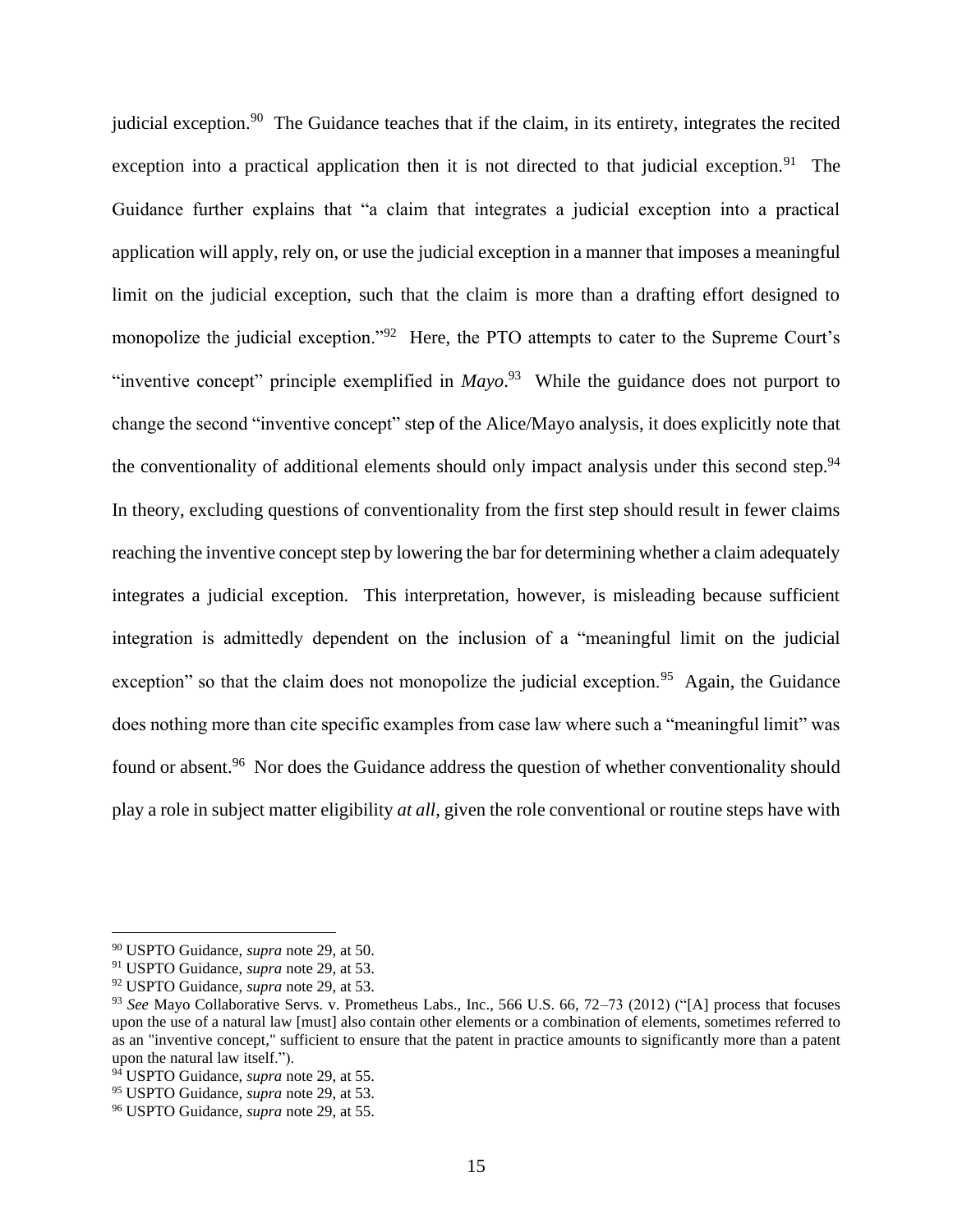respect to the requirements of novelty and nonobviousness.<sup>97</sup> That being said, the PTO cannot be blamed for the practical limitations of the Guidance or for overlooking this flaw when taking into account their duty to follow policy, rather than craft it.

## **C. The Guidance's Impact on the Courts**

Ultimately, the Guidance effectively reflects the PTO's attempts to use what little direction the judicial precedent has provided for the complicated, and somewhat subjective, application of the Alice/Mayo test. Perhaps this lack of direction is why the Guidance fails to elaborate on the inventive concept step of the analysis. Or, perhaps, guidance on the inherently subjective and flawed notion of an inventive concept is itself impossible. In fact, the inventive concept requirement can be seen as akin to the "flash of creative genius" test<sup>98</sup> that was used to determine obviousness until it was finally overridden by Congress.<sup>99</sup>

While the Guidance suffers from the aforementioned limitations on its practical utility, it also bears a more fundamental flaw that indicates the need for congressional intervention in the field. Namely, the futility of the PTO's effort to clarify the current state of subject matter eligibility is most apparent when looking at the impact, or lack thereof, the Guidance has had on the courts. The Guidance admits its lack of binding authority on the courts, given that it is not law but rather a guide for patent examiners and administrative judges at the  $PTO$ .<sup>100</sup> Recent Federal Circuit

<sup>97</sup> *See* Did the Supreme Court Destroy Patents, *supra* note 5 (discussing the Supreme Courts conflation of novelty and obviousness in *Mayo*); QUINN, *It May Be Time to Abolish the Federal Circuit*, *supra* note 13 (characterizing *Mayo* as a case "with an exceptionally poor claim where the Supreme Court took a shortcut using 101 instead of using 102 or  $103"$ ).

<sup>98</sup> *See* Cuno Engineering Corp. v. Automatic Devices Corp., 314 U.S. 84, 91 (1941) ("[T]he new device, however useful it may be, must reveal the flash of creative genius, not merely the skill of the calling."). The "flash of creative genius" test was essentially a subjective analysis of whether the invention met a level of ingenuity that warranted patentability.

<sup>99</sup> Gene Quinn, *The Hunt for the Inventive Concept is the Flash of Creative Genius Test by Another Name*, IP Watchdog (Nov. 6, 2018), https://www.ipwatchdog.com/2018/11/06/hunt-inventive-concept-flash-creative-genius/id=103092/. <sup>100</sup> USPTO Guidance, *supra* note 29, at 51.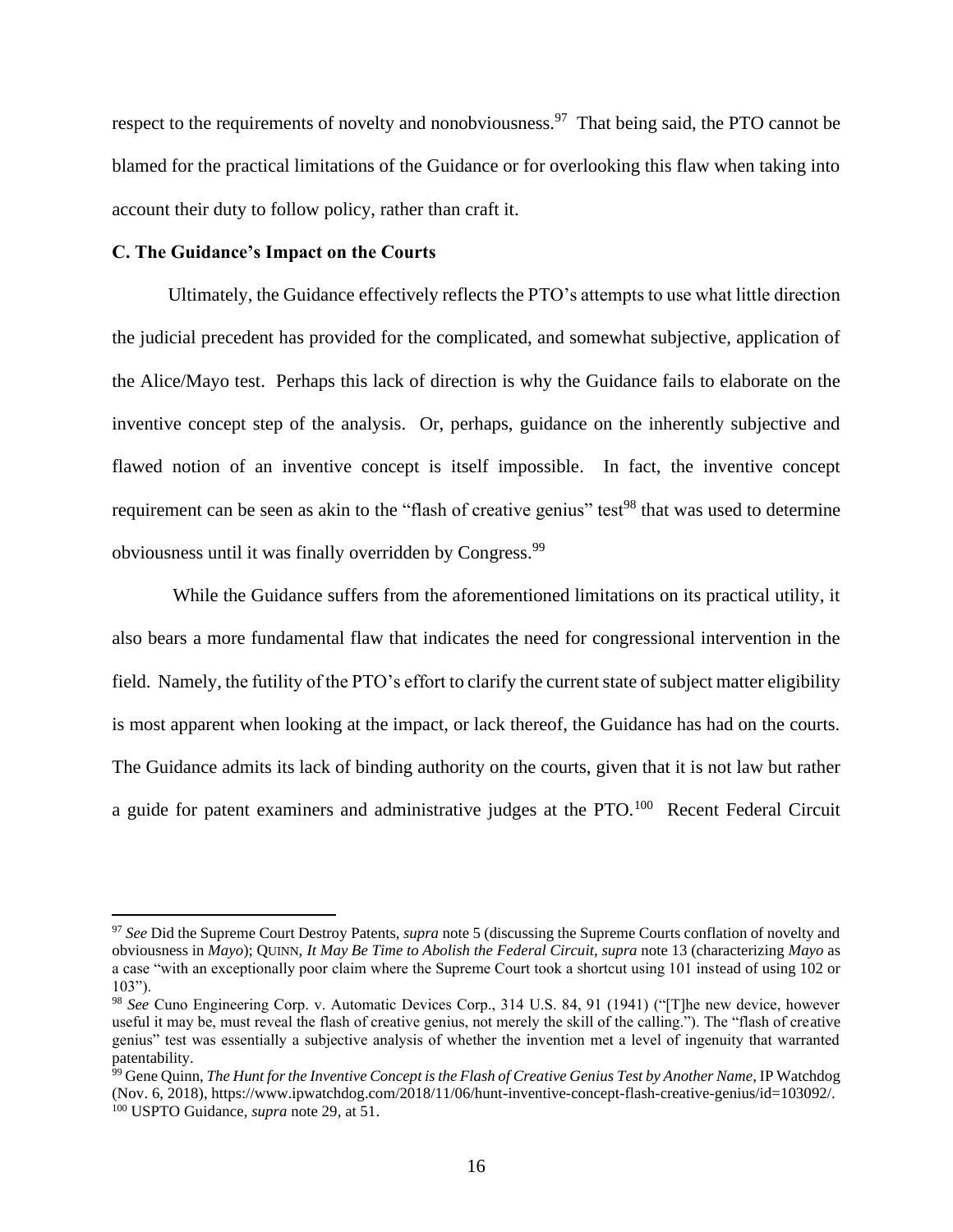decisions have exposed this lack of binding authority and shown the potential for different results when applying the Guidance as compared to judicial review.<sup>101</sup>

In *Cleveland Clinic Found. v. True Health Diagnostics LLC* (Cleveland Clinic II), the Federal Circuit addressed the subject matter eligibility of a method for identifying an elevated level of myeloperoxidase (MPO), a biomarker for increased risk of cardiovascular disease, in human plasma.<sup>102</sup> The steps to the method involved collecting a sample, probing the sample with an antibody, detecting the biomarker levels, and comparing these with healthy reference samples.<sup>103</sup> In finding the patent invalid as directed to the natural correlation between MPO levels and cardiovascular disease, the court explicitly declined to defer to the Guidance.<sup>104</sup> Under the Guidance it would have been reasonable to end the Alice/Mayo analysis at step one. The method steps essentially applied well-understood techniques, such as anti-body probing and detection, to elevated biomarker levels limited in use to determining a patient's cardiovascular risk.<sup>105</sup> In other words, the claim effectively integrated the judicial exception into a practical application while imparting the arguably meaningful limit of use in determining cardiovascular risk.<sup>106</sup>

*ChargePoint, Inc. v. SemaConnect, Inc.* also exemplifies the Federal Circuit's reluctance to follow the Guidance, but with respect to the enumerated abstract idea categories.<sup>107</sup> The patent at issue in *ChargePoint* was an apparatus that allowed for remote control of vehicle charging

<sup>101</sup> BRIAN CASSIDY, *Analysis: Patent Subject-matter Eligibility – A Widening Gap*, BLOOMBERG LAW ANALYSIS (April 18, 2019), https://news.bloomberglaw.com/bloomberg-law-analysis/analysis-patent-subject-matter-eligibility-awidening-gap ("The issue of subject matter eligibility is complex and somewhat philosophical by nature."); *see*  Cleveland Clinic Found. v. True Health Diagnostics LLC, 760 Fed. Appx. 1013, 1016 (Fed. Cir. April 1, 2019); ChargePoint, Inc. v. SemaConnect, Inc., No. 2018-1739, 2019 U.S. App. LEXIS 1919 (Fed. Cir. Mar. 28, 2019). <sup>102</sup> *Cleveland Clinic*, 760 Fed. Appx. At 1016.

<sup>103</sup> *Id.* at 1016–17.

<sup>104</sup> *Id.* at 1021.

<sup>105</sup> *Id.* at 1016–17.

<sup>106</sup> *Id.*

<sup>107</sup> ChargePoint, Inc. v. SemaConnect, Inc., No. 2018-1739, 2019 U.S. App. LEXIS 1919 (Fed. Cir. Mar. 28, 2019).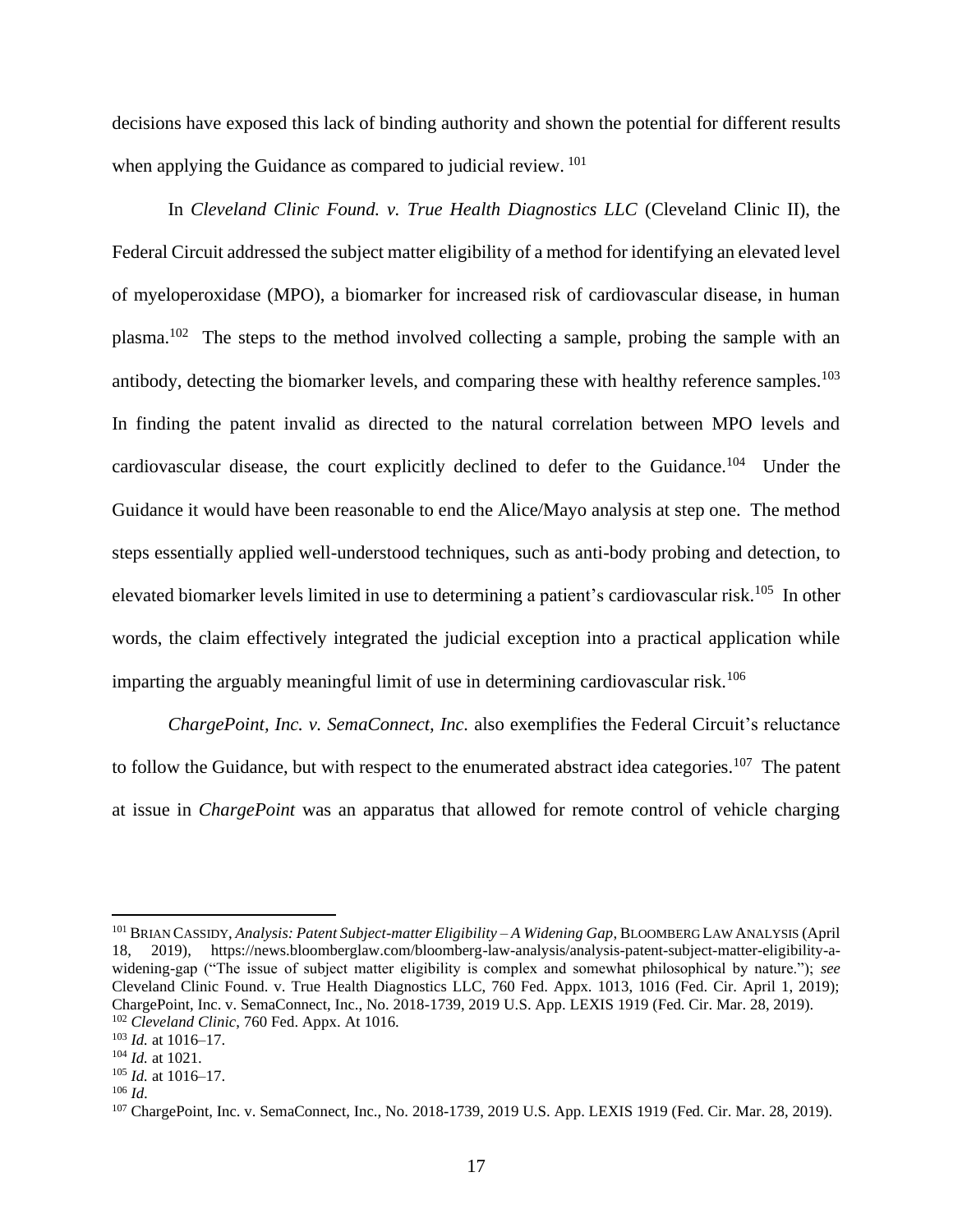stations.<sup>108</sup> The court found that the claim involved "the abstract idea of communicating requests to a remote server and receiving communication from that server."<sup>109</sup> In finding that the claim was *directed to* this abstract idea the court highlighted the fact that the invention appears to do nothing more than apply the concept of network-communication in the setting of electrical vehicle charging, despite being limited to the context of vehicle charging.<sup>110</sup> The invention in ChargePoint was an apparatus, a physical object, and as such does not fit intuitively into the category of mathematical concept, an organization of human activity, or a mental process, as the Guidance would require. $111$ 

These cases represent two of the many instances where the courts and the PTO have struggled with modern subject matter eligibility doctrine.<sup>112</sup> Ultimately, the courts' reluctance to follow the Guidance can be seen as a result of its lack of binding authority on the courts.<sup>113</sup> But there may be a deeper issue at play, one relating to interpretation. After all, the courts *could have*  applied the Guidance's analysis if they determined it was appropriate. Perhaps the courts simply disagree with the PTO in regard to its interpretation of the current subject matter jurisprudence. While purporting to follow judicial precedent, the Guidance could be viewed as actually expanding the bounds of the Alice/Mayo test,  $^{114}$  providing further reason for the courts' lack of deference. Or perhaps the Federal Circuit feels straight-jacketed by Supreme Court precedent and chooses to

<sup>108</sup> *Id.* at \*9–10.

<sup>109</sup> *Id.* at \*10.

<sup>110</sup> *Id.* at \*15.

<sup>111</sup> *Id.* at \*9.

<sup>112</sup> *See, e.g.,* Ariosa Diagnostics, Inc. v. Sequenom, Inc., 788 F.3d 1371, 1381 (Fed. Cir. 2015) (applying the Alice/Mayo test to invalidate a patent issued by the PTO on a method for prenatal diagnosis of certain fetal characteristics utilizing a newly discovered form of DNA); Ass'n for Molecular Pathology v. Myriad Genetics, Inc., 569 U.S. 576, 596 (2013) (reversing the Federal Circuit's finding of subject matter eligibility both before and after remand of the case for consideration in light of the Alice/Mayo test.).

<sup>113</sup> USPTO Guidance, *supra* note 29, at 51.

<sup>114</sup> *See* USPTO Guidance, *supra* note 29, at 52–53 (limiting the finding of an abstract idea to enumerate categories, except in rare cases, theoretically reducing the chances of finding a claim directed to an abstract idea).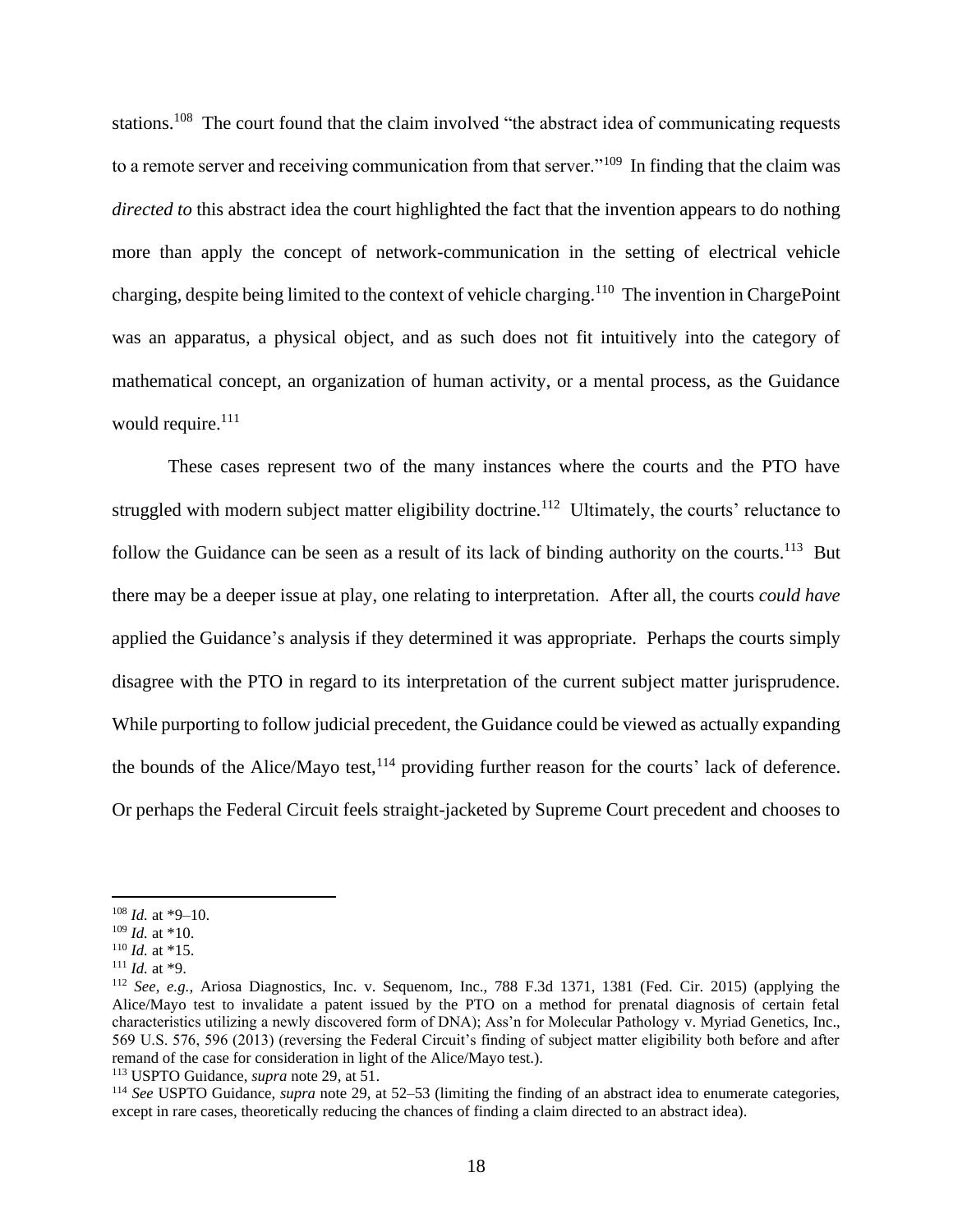apply the Alice/Mayo test broadly out of fear of being overruled once again,  $115$  despite their disagreement with the test in at least some cases.<sup>116</sup> The Guidance's failure illustrates the Alice/Mayo test's tendency to produce inconsistent results, as well as the PTO's inability to stifle the current subject matter eligibility chaos. In fact, the Guidance's failure can even be viewed as a cry for help when considering the PTO's self-recognition of their limited authority. Congress has heard this cry and now seeks to address it.<sup>117</sup>

#### **IV. Congressional Reform of Section 101**

While the PTO may lack the power required to influence the courts position on subject matter eligibility, Congress has the power to enact legislation that even the Supreme Court, arguably, must follow. Inventors, PTO officials, Federal Circuit Judges, investors, scholars, business leaders, trade groups, and patient advocates have voiced growing concerns about the last decade of Alice/Mayo decisions and evinced the need for congressional intervention;<sup>118</sup> And Congress has answered the call.<sup>119</sup> In May 2019, Senator Thom Tillis (R-N.C.), chairman of the Senate Judiciary subcommittee on intellectual property, released a draft bill that would reform section 101 of the Patent Act.<sup>120</sup> While still in its infancy, the draft bill makes a number of seemingly drastic modifications to section  $101$ ,<sup>121</sup> each of which will be analyzed below.

<sup>115</sup> *See* QUINN, *It May Be Time to Abolish the Federal Circuit*, *supra* note 13 (suggesting the Federal Circuit has expansively interpreted the Alice/Mayo precedent out of fear of being overturned).

<sup>116</sup> *See, e.g.,* Ariosa Diagnostics, Inc. v. Sequenom, Inc., 788 F.3d 1371, 1381 (Fed. Cir. 2015) (Linn, J., concurring) (discussing the consequences of *Mayo's* "broad language in excluding a meritorious invention from the patent protection it deserves and should have been entitled to retain"); *id.* ("But for the sweeping language in the Supreme Court's *Mayo* opinion, I see no reason, in policy or statute, why this breakthrough invention should be deemed patent ineligible.").

<sup>117</sup> What We Learned at Patent Reform Hearings, *supra* note 3 ("The hearings reinforced what we have been hearing for years—the U.S. patent system with regard to patent eligibility is broken and desperately needs to be repaired.").

<sup>118</sup> What We Learned at Patent Reform Hearings, *supra* note 3.

<sup>119</sup> *See* Tillis Draft Bill, *supra* note 4.

<sup>120</sup> Tillis Draft Bill, *supra* note 4.

<sup>121</sup> *See* Tillis Draft Bill, *supra* note 4 (abrogating and rejecting the use of any "implicit or other judicially created exceptions . . . and all cases establishing or interpreting those exceptions").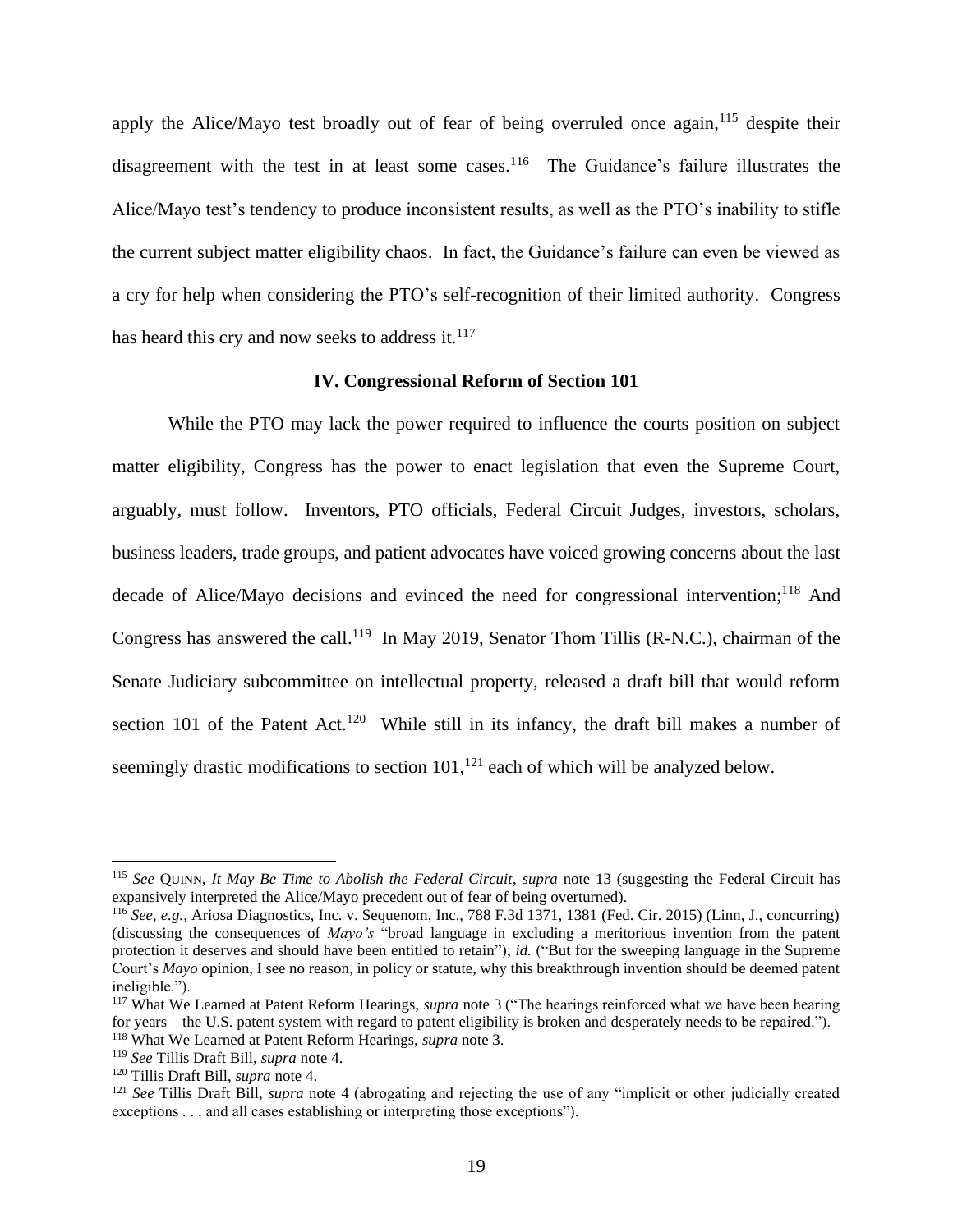## **A. Splitting Section 101**

First, the draft bill splits section 101 into two sections.<sup>122</sup> Draft section B states that "eligibility under this section shall be determined only while considering the claimed invention as a whole, without discounting or disregarding any claim limitation."<sup>123</sup> This is a relatively straight forward section that simply reaffirms the importance of viewing a claim in its entirety, rather than focusing on any particular limitation, and should have minimal practical effect since step two of the Alice/Mayo analysis already considers the claim as whole.<sup>124</sup> Rather, this is likely to serve a supporting role for the other reform provisions.

Reformed section 101 also reflects a subtle change to the statute's otherwise untouched language. Reformed section 101 removes the term "new" from the phrase "new and useful" employed in the current version of section 101.<sup>125</sup> While this may be to resolve the apparent redundancy of the term "new" in section 101, given that section 102 is dedicated entirely to novelty, it may also reflect congressional intent to do more than fix a simple drafting redundancy.<sup>126</sup> This intent is especially apparent, as illustrated below, when investigating the underlying rationale for the more radical changes proposed in the draft bill.

#### **B. Abrogating the Judicial Exceptions to Subject Matter Eligibility**

The first of the more substantive reform provisions states that "no implicit or other judicially created exceptions to subject matter eligibility, including 'abstract ideas,' 'laws of nature,' or 'natural phenomena,' shall be used to determine patent eligibility under section 101, and all cases establishing or interpreting those exceptions to eligibility are hereby abrogated."<sup>127</sup>

<sup>122</sup> Tillis Draft Bill, *supra* note 4.

<sup>123</sup> Tillis Draft Bill, *supra* note 4.

<sup>124</sup> *See* Ariosa Diagnostics, Inc. v. Sequenom, Inc., 788 F.3d 1371, 1377 (Fed. Cir. 2015) ("[I]f the answer is yes, then we next consider the elements of each claim both individually and 'as an ordered combination.'").

<sup>125</sup> *Compare* 35 U.S.C. § 101 (1952), *with* Tillis Draft Bill, *supra* note 4.

<sup>126</sup> *Compare* 35 U.S.C. § 101, *with* 35 U.S.C. § 102 (2012).

<sup>127</sup> Tillis Draft Bill, *supra* note 4.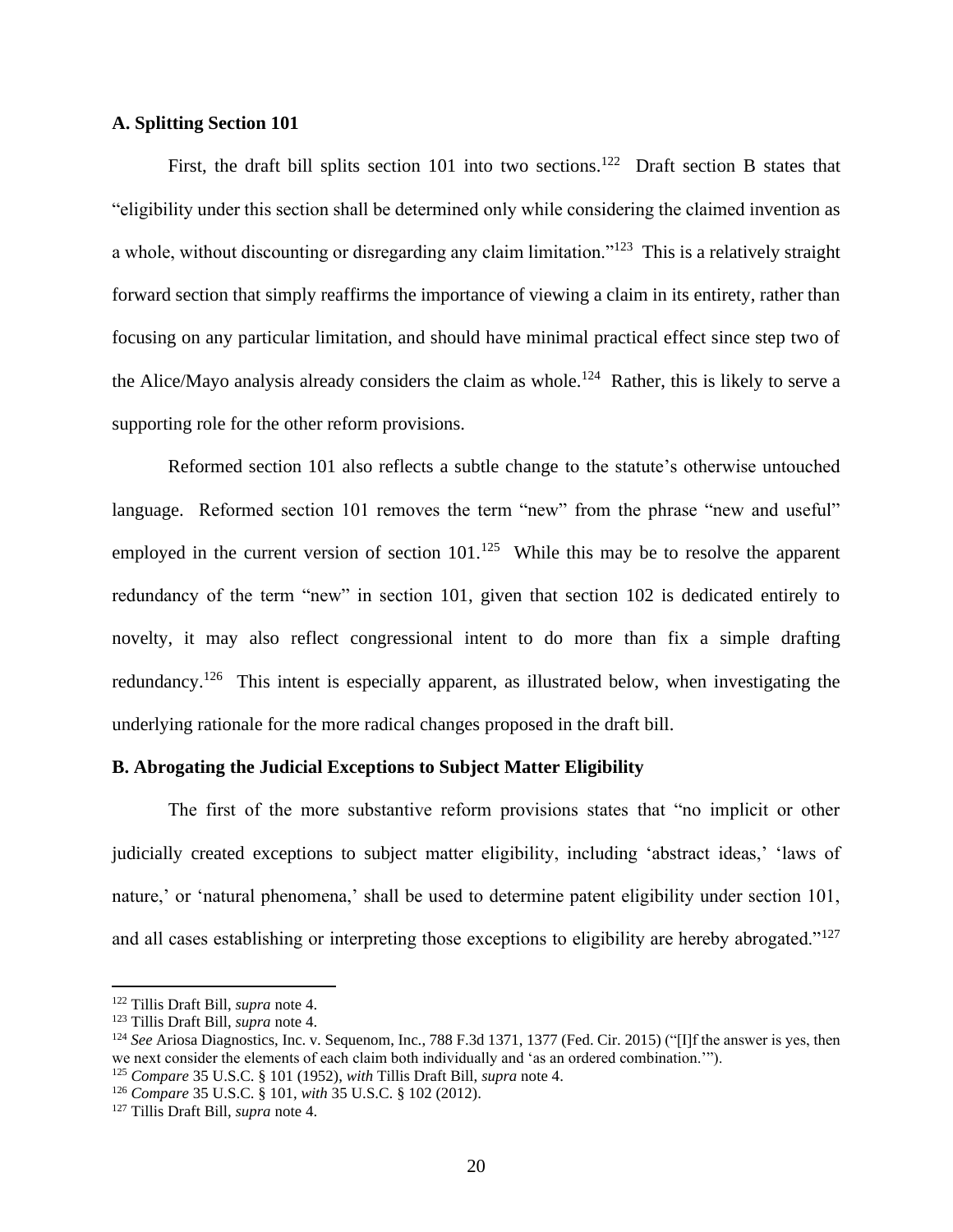This facially radical section makes clear Congress's disapproval of the "federal common law of patents" relating to subject matter eligibility exceptions and overrules the Alice/Mayo line of cases. $128$ 

Initially, the Supreme Court will likely be concerned with such a drastic alteration of section 101 doctrine. After all, the judicial exceptions *appear* to play an integral role in the overall purpose of patent law by preventing monopolization of the "building blocks of human ingenuity."<sup>129</sup> Given the Court's emphasis on preemption, it would not be surprising if the Court deemed this provision unconstitutional by hindering the advancement of the useful arts.<sup>130</sup> This may be true even with the Court's apparent, yet ironic recognition that it is Congress's responsibility to create new laws.<sup>131</sup> But, the Court's track record of respecting congressional intent in the field of patent law<sup>132</sup> and the Court's apparent restraint with respect to recent opportunities to engage in judicial activism may suggest otherwise.<sup>133</sup> Furthermore, this modification to section 101 is less concerning when considering Congress's potential motives for such a facially radical change.

Perhaps Congress is merely rejecting the Court's opinion that other sections of the patent act cannot adequately supplant section 101 in preventing the patenting of natural laws, phenomena,

<sup>128</sup> *See* Guttag, *supra* note 23 (discussing the Supreme Courts history of judicial activism in the field of patent law). <sup>129</sup> *See Ariosa*, 788 F.3d at 1381 ("[P]atent claims should not prevent the use of the basic building blocks of technology—abstract ideas, naturally occurring phenomena, and laws of nature.").

<sup>130</sup> Alice Corp. Pty. Ltd. v. CLS Bank Int'l, 573 U.S. 208, 216 (2014) (describing the concern justifying judicial exceptions as one of pre-emption).

<sup>131</sup> Mayo Collaborative Servs. v. Prometheus Labs., Inc., 566 U.S. 66, 92 (2012) (recognizing Congress' role in crafting laws when necessary, but ironically going on to establish the Alice/Mayo test despite the complete absence of any mention of abstract ideas or laws of nature in the text of section 101).

<sup>&</sup>lt;sup>132</sup> *See, e.g., Graham v. John Deer Co., 383 U.S. 1, 15 (1966)* ("It also seems apparent that Congress intended by the last sentence of § 103 to abolish the test it believe[s] this Court announced in the controversial phrase "flash of creative genius.").

<sup>133</sup> *See* Henry Schein, Inc. v. Archer & White Sales, Inc., 139 S. Ct. 524, 528 (2019) (en banc) ("The act does not contain a 'wholly groundless' exception, and we are not at liberty to rewrite the statute passed by Congress and signed by the president."); *See also* Robert Isackson, *A New Court and a New Fix for Alice and Patent Eligibility under Section 101*, IP WATCHDOG (Jan. 11, 2019), https://www.ipwatchdog.com/2019/01/11/new-court-fix-alice-patenteligibility-judicial-exceptions-101/id=104975/.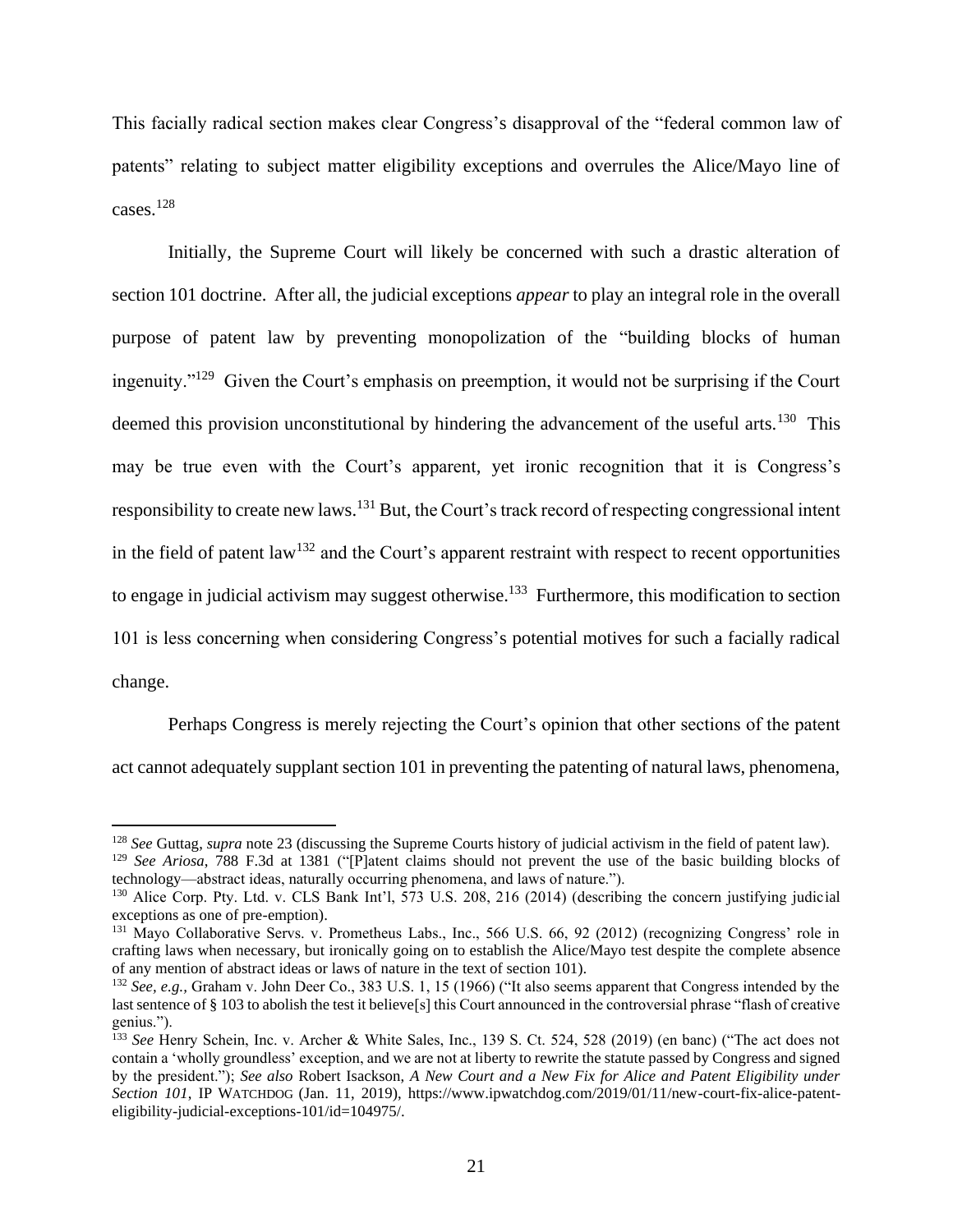and abstract ideas.<sup>134</sup> In *Mayo Collaborative Servs. v. Prometheus Labs., Inc.*, the Court faced this argument and rejected it solely on the grounds that it would effectively destroy the judicial exceptions and conflict with prior law.<sup>135</sup> In support of its rejection the Court offered only conclusory statements that the other sections are not equipped to handle this role and relying on them would increase the risk of uncertainty.<sup>136</sup> But this view is undermined by the Court's own conflation of sections 102 and 103 with 101 in the Alice/Mayo test, which suggests that requirements such as novelty and obviousness may already be supplanting the judicial exceptions, albeit under the guise of section 101.<sup>137</sup> Further evidence of Congress's disapproval of the Court's conflation of the different patentability requirements can be found in the next reform provision.

## **C. The Role of Conventionality**

Similar to the Guidance, the next provision of the Tillis Draft Bill states that the determination of subject matter eligibility should not depend at all on the manner in which an invention is made, whether individual limitations are well-known, conventional or routine, or "any other considerations relating to sections 102, 103, or 112 of this title."<sup>138</sup> Aside from explicitly abrogating the use of conventionality in subject matter eligibility analysis, this provision makes explicit Congress's condemnation of the Court's conflation of sections 101, 102, 103, and 112.<sup>139</sup> By explicitly and broadly excluding the use of any considerations relating to novelty, obviousness,

<sup>134</sup> *See Mayo*, 566 U.S. at 90 (rejecting the government's contention that sections 102, 103, and 112 can perform the screening function currently achieved by judicial exceptions). *But See* Parker v. Flook, 437 U.S. 584 (1978) ("The obligation to determine what type of discovery is sought to be patented must preceded the determination of whether that discovery is, in fact, new or obvious.").

<sup>135</sup> *Mayo*, 566 U.S. at 90.

<sup>136</sup> *Id.*

<sup>137</sup> Did the Supreme Court Destroy Patents, *supra* note 5; *See* QUINN, *It May Be Time to Abolish the Federal Circuit, supra* note 13 ("After all, Mayo dealt with an exceptionally poor claim where the Supreme Court took a shortcut using 101 instead of 102 or 103.").

<sup>138</sup> *Compare* USPTO 2019 Guidance, *supra* note 29, at 51 (teaching that conventionality should only be a factor at step two of the Alice/Mayo analysis), *with* Tillis Draft Bill, *supra* note 4 (stating that subject matter eligibility should never depend on conventionality).

<sup>139</sup> Tillis Draft Bill, *supra* note 4.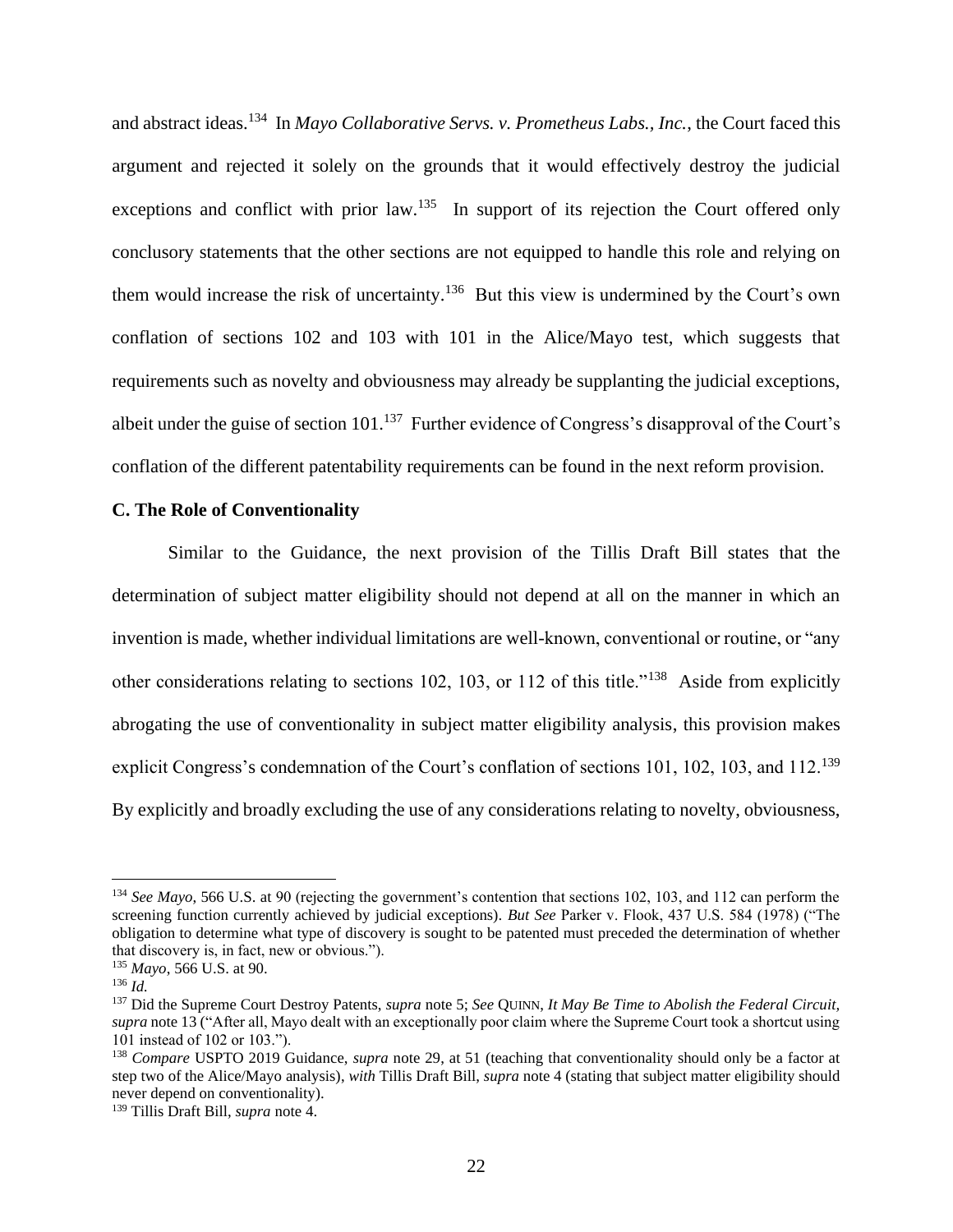or written description, this provision further reflects Congress' view that these other sections of the Patent Act can effectively replace the judicial exceptions.<sup>140</sup>

## **D. Reformed Section 101 Favoring Eligibility**

The third and final provision of the draft bill best represents what Congress views as section 101's role in determining patentability in general and simply states that "section 101 shall be construed in favor of eligibility."<sup>141</sup> This relatively straight-forward provision ties together the proposed provisions analyzed above. Supported by the other aspects of the reform, this provision clearly reflects Congress's dissatisfaction with the rampant use of section 101 as a bar to patent protection for recent advancements in the fields of computer science and biotechnology;<sup>142</sup> accordingly, it appears Congress intends to return section 101 to its previous status as a relatively minimal hurdle to patentability. $143$ 

On its face, the Tillis Draft Bill appears to reflect Congress's intent to promote innovation by redressing one of the Supreme Court's recent blows to eligibility and redirecting the current paradigm of patent law towards one favoring patentability.<sup>144</sup> It must be noted, however, that while many have voiced valid concerns with the current subject matter paradigm, others fear that

<sup>&</sup>lt;sup>140</sup> *But see Mayo*, 566 U.S. at 90 ("[T]o shift the patent eligibility inquiry entirely to these later sections risks creating significantly greater legal uncertainty, while assuming that those sections can do work that they are not equipped to do.").

<sup>141</sup> Tillis Draft Bill, *supra* note 4.

<sup>142</sup> *See* JOHN M. GOLDEN ET AL., PRINCIPLES OF PATENT LAW: CASES AND MATERIALS, at 65 (Robert C. Clark et al. eds., 7th ed. 2018) ("Questions of . . . subject-matter eligibility have proven particularly significant for the patenting of biochemical substances, computer software, and business methods."); QUINN, *It May Be Time to Abolish the Federal Circuit, supra* note 9 (discussing the Federal Circuit's rejection of 90% or more of the software patents and nearly all of the diagnostic patents on the basis of subject matter eligibility since Alice/Mayo).

<sup>&</sup>lt;sup>143</sup> JOHN M. GOLDEN ET AL., PRINCIPLES OF PATENT LAW: CASES AND MATERIALS 65 (Robert C. Clark et al. eds., 7th ed. 2018).

<sup>144</sup> *Compare* Samuel F. Ernst, *A Patent Reformist Supreme Court and Its Unearthed Precedent*, 29 FORDHAM INTELLECTUAL PROPERTY, MEDIA AND ENTERTAINMENT L. J. 1, 1 (2019) (discussing the Supreme Court's "new era of common law patent reform in favor of accused infringers), *and* Did the Supreme Court Destroy Patents, *supra* note 5, *with* Daniel T. Taskalos, *Returning to the Status Quo? – Proposed Outline for Section 101 Reform*, THE NAT'L L. REV. (2019), https://www.natlawreview.com/article/returning-to-status-quo-proposed-outline-section-101-reform (discussing the draft bill as returning section 101 to its previous status as "a low hurdle to patentability, but a hurdle nonetheless").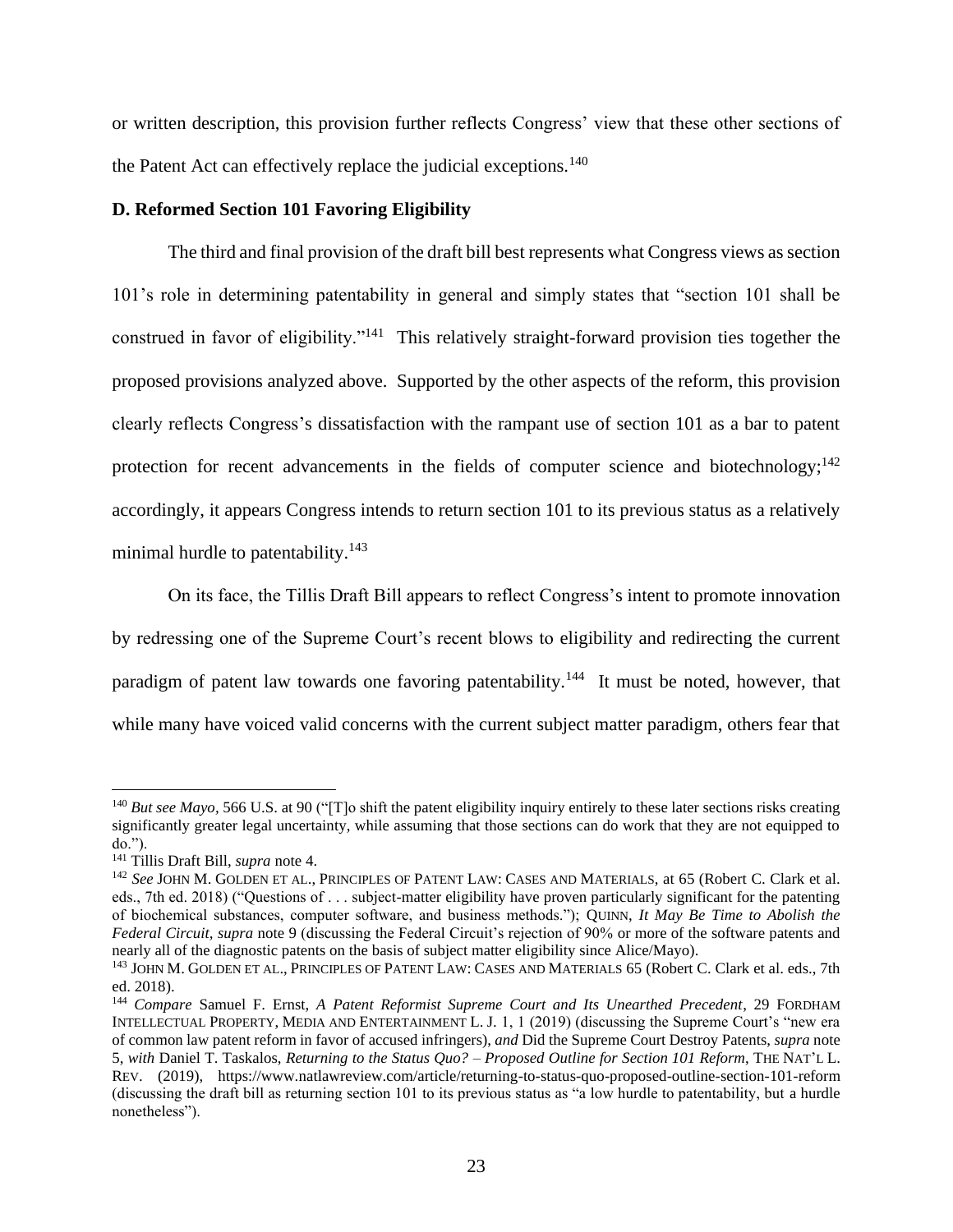overhauling the current doctrine, specifically the Alice/Mayo test, will negatively impact innovation by arming "patent trolls."<sup>145</sup> An investigation into the interplay of patent trolls and the Alice/Mayo test is beyond the scope of this comment. It is worth noting, however, that the threat of patent trolls must be weighed against the danger of disincentivizing innovation more generally, because too much restriction will upset the balance patent law seeks to promote. Even though the Alice/Mayo test has been effective in combating this issue by, for instance, barring the protection of most software claims,<sup>146</sup> it has done so in an overly inclusive manner and other methods for controlling trolls may be available. In sum, the draft bill represents a step in the right direction, but it still carries with it the inescapable, yet mitigatable, issues stemming from judicial interpretation. Congress should take this "blank slate" opportunity to prospectively bolster the predictability of section 101 by implementing further changes beyond those already proposed in the draft bill.

#### **V. The Possible Outcome of the Section 101 Reform**

While the reformed section 101 may appear to be a direct solution to the unpredictability created by the Alice/Mayo test, it is unlikely to produce as radical a change in overall patentability as the language of the reformed statute suggests. This is for two reasons, both of which will be discussed in further detail below. First, the Court may use judicial review to simply find the reform unconstitutional; however, there are ways for Congress to mitigate the risk of judicial review. The second and more complex reason involves the Court simply moving the judicial exceptions to another section of the Patent Act. In other words, even if the section 101 reform is unchallenged,

<sup>145</sup> *A Terrible Patent Bill Is On the Way*, Electronic Frontier Foundation (May 29. 2019), https://www.eff.org/deeplinks/2019/05/terrible-patent-bill-way; *See Patent Trolls*, Electronic Frontier Foundation (describing patent trolls as entities that purchase or possess patents for the sole monetary purpose of forcing others using their protected technology to enter into license agreements or face the risk of costly litigation).

<sup>146</sup> *See* QUINN, *It May Be Time to Abolish the Federal Circuit*, *supra* note 13 (noting the Federal Circuit's invalidation of "90% or more of the software patents they see").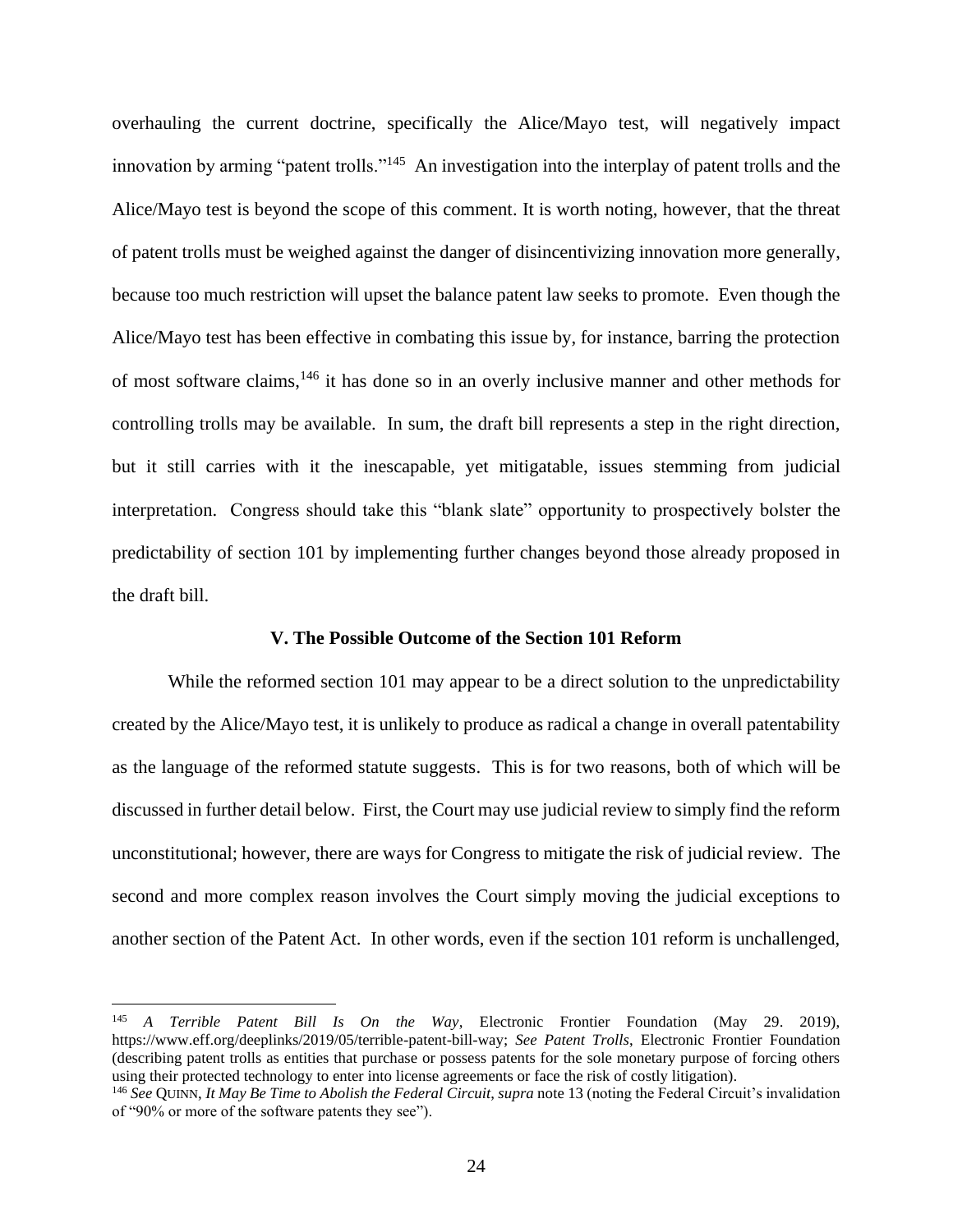the Court may formulate new doctrine serving the same purpose of the judicial exceptions under a different section of the patent act, with 103 regarding obviousness being the likely candidate for reasons discussed below.<sup>147</sup> But that does not make the reform a wasted effort; rather, the Supreme Court and Federal Circuit can and should use this fresh start as an opportunity to consider the issues evinced by the Alice/Mayo test when crafting future doctrine.

While congress may reform section 101 and rely on its constitutional supremacy, it would be wise for Congress to safeguard such reform efforts from the interpretive pitfalls present in the current paradigm.<sup>148</sup> In order to do so, Congress must recognize the interpretive pitfalls of the draft bill and account for the Court's potential response to the new legislation.<sup>149</sup>

## **A. How Congress Should Bolster the Reform**

Interpretation plays a vital role in the creation of any judicially created doctrine. For example, the judicial exceptions themselves can be seen as the product of the Court's interpretation of section 101 in light of the constitutional goal of patent law. In other words, the Court's *contention* that abstract ideas, natural laws, and phenomena should not be patent eligible can rationally be viewed as supporting the constitutional goal of promoting the useful arts by preventing expansive restrictions on innovation.<sup>150</sup> While congress may reform section 101 and rely on its constitutional supremacy, it would be wise to safeguard such reform efforts against misinterpretation.<sup>151</sup>

<sup>147</sup> *See* discussion *infra* Section IV.B.

<sup>148</sup> *See* MARK MARELLO, *Urge the Drafters of the New Section 101 to Support Inventor-Friendly reform,* IP WATCHDOG (May 13, 2019), https://www.ipwatchdog.com/2019/05/13/urge-drafters-new-section-101-supportinventor-friendly-reform/id=109206/ (discussing the need to account for the courts "damage factor" when reforming section 101 "because whatever language you think is well-written, the courts' will interpret it in flawed or outright wrong ways").

<sup>149</sup> *See id.*

<sup>&</sup>lt;sup>150</sup> Mayo Collaborative Servs. v. Prometheus Labs., Inc., 566 U.S. 66, 92 (2012).

<sup>151</sup> *See* MARK MARELLO, *Urge the Drafters of the New Section 101 to Support Inventor-Friendly reform,* IP WATCHDOG (May 13, 2019), https://www.ipwatchdog.com/2019/05/13/urge-drafters-new-section-101-supportinventor-friendly-reform/id=109206/ (discussing the need to account for the courts "damage factor" when reforming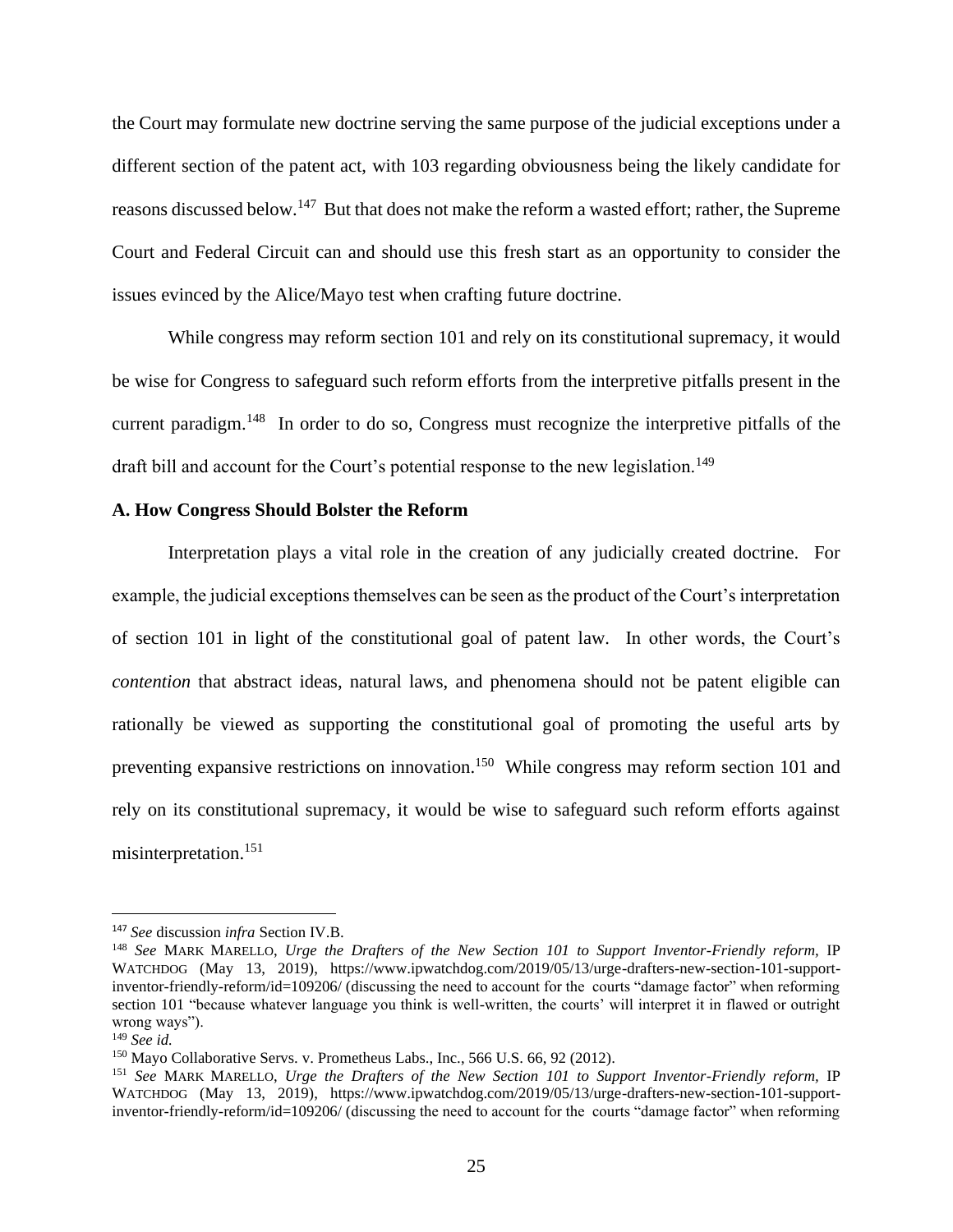One obvious way in which Congress can mitigate the risk of misinterpretation involves making their intentions as clear as possible. Without such intentions the courts may find it hard to justify the facially radical proposal to completely abrogate the judicial exceptions.<sup>152</sup> After all, logic would dictate that one of the most direct ways to address interpretive issues associated with any law or policy entails conveying the legislature's intent in the most explicit and concrete manner. Reformed section 101 clearly rejects conflation of the various patentability requirements, but it does not directly address the valid concerns related to the complete abrogation of the judicial exceptions.<sup>153</sup> In other words, reformed section 101 can be plausibly read as allowing the patenting of former judicial exceptions. If Congress intends for the other patentability requirements to address the risks previously mitigated by the judicial exceptions, as reformed section 101 seems to suggest, it should explicitly state that intent as it has with the assumption in favor of eligibility.<sup>154</sup> Furthermore, this would promote consistent application of section 101 and stifle concerns associated with the complete abrogation of the judicial exceptions, regardless of whether the other patentability requirements can, in fact, replace the exceptions. This is because if Congress makes this decision, the courts might feel less responsible for making the complex and somewhat speculative determination of whether or not removal of the judicial exceptions actually promotes innovation in a manner consistent with the Constitution. But Congress may also preempt the danger of judicial review by supporting its decision with evidence, or at least a logical foundation, in addition to explicitly voicing its intentions.

section 101 "because whatever language you think is well-written, the courts' will interpret it in flawed or outright wrong ways").

<sup>152</sup> Tillis Draft Bill, *supra* note 4.

<sup>153</sup> Tillis Draft Bill, *supra* note 4.

<sup>154</sup> *See* Tillis Draft Bill, *supra* note 4 ("section 101 shall be construed in favor of eligibility").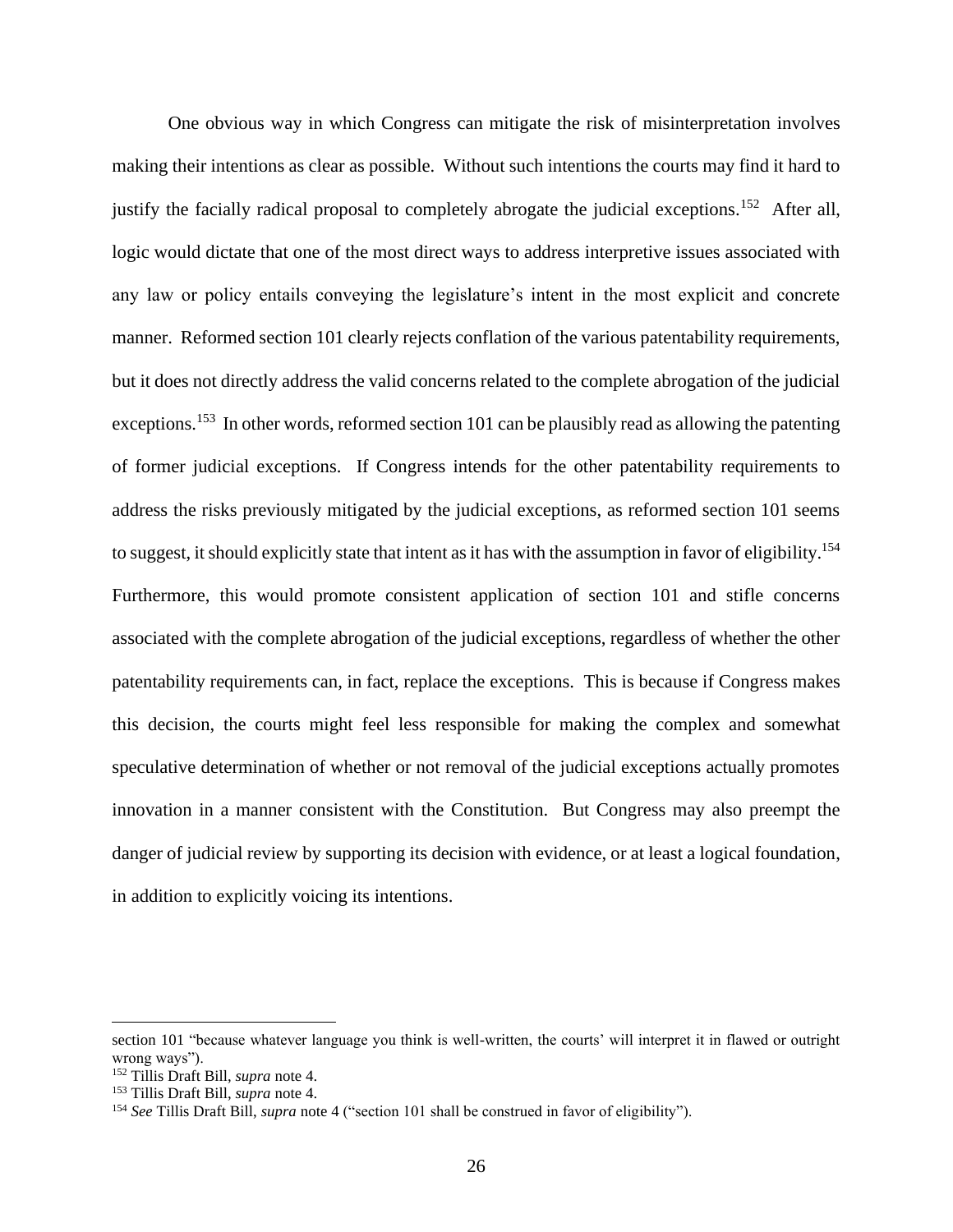Explicit congressional intent may not completely foreclose the Court from viewing reformed section 101 as conflicting with the Constitution, and thereby refusing to recognize the new provisions. Judicial review merely requires finding that "a law be in opposition with the Constitution."<sup>155</sup> Providing explicit evidence of congressional intent may play a role in determining whether a law is contrary to the Constitution, given the Court's alleged deference to Congress as the governmental entity best equipped for crafting law.<sup>156</sup> But intent alone may not prevent a judicial determination that reformed section 101 conflicts with the Constitution. This is because the statutes actual impact on overall innovation is difficult, if not impossible, to accurately predict.<sup>157</sup> While it may be overkill, Congress should also provide evidence, or at least a rational argument, as to why such judicial exceptions are unnecessary under section 101, or even contrary to the goal of the Constitution. If Congress explicitly voices its *belief* that abrogation of the judicial exceptions will not impede innovation, nor conflict with the Constitution, and supports this belief with a reasonable basis or, better yet, statistical evidence, it would be even more difficult for the courts to find a legitimate conflict between the statute and the Constitution.<sup>158</sup> Put another way, providing a logical foundation supporting the reformed section 101 should preempt the courts from crafting policy, based on their own opinions, under the guise of judicial review.<sup>159</sup>

<sup>155</sup> *See* Marbury v. Madison, 5 U.S. 137, 178 (1803) ("So if a law be in *opposition* to the Constitution; . . . [T]he court must decide which of these *conflicting* rules governs the case.") (emphasis added).

<sup>156</sup> *See* Mayo Collaborative Servs. v. Prometheus Labs., Inc., 566 U.S. 66, 92 (2012) ("We must recognize the role of Congress in crafting more finely tailored rules where necessary.").

<sup>157</sup> *See* Joseph Saltiel, *In the Courts: Five years After Alice – Five Lessons Learned from the Treatment of Software Patents in Litigation*, WIPO: WIPO MAGAZINE (August 2019), https://www.wipo.int/wipo\_magazine/en/2019/04/article\_0006.html ("Until a new law is passed and used in litigation cases, it will be difficult to gauge the impact of that new legislation.").

<sup>&</sup>lt;sup>158</sup> See Marbury, 5 U.S. at 178 (requiring that a law conflict with the Constitution prior to engaging in judicial review). <sup>159</sup> *Id.*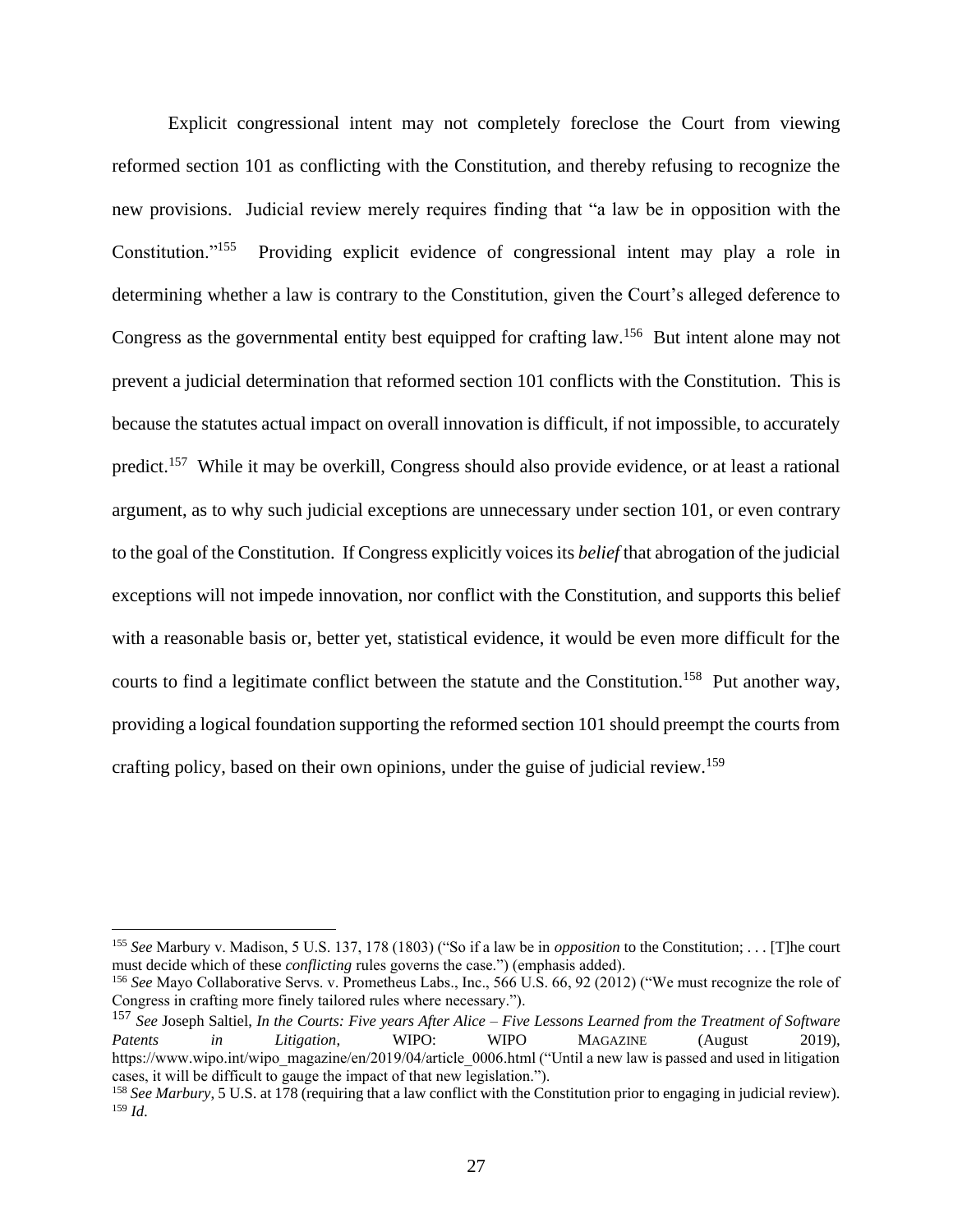### **B. The Collateral Effects of the Section 101 Reform**

While Congress may reform the statutory language of section 101, the courts, as interpreters of the statute, have a corresponding role in controlling the future of subject matter eligibility. If the reform is accepted, any use of judicial exceptions will be explicitly barred from the section 101 analysis, and the courts may account for this by moving the exceptions to other patentability requirements like novelty and obviousness. <sup>160</sup> But this is not a bad thing. In fact, Congress may have intended this, as reflected by explicitly barring the use of judicial exceptions in determining patent eligibility *only* under section 101.<sup>161</sup> After all, the judicial exceptions serve an important purpose because broadly patenting natural laws or abstract ideas would contravene the constitutional aim of patent law.<sup>162</sup> Furthermore, the issues with the Alice/Mayo analysis do not stem from its goal of preventing the monopolization of judicial exceptions, which is undeniably in accordance with the constitutional goal of patent law;<sup>163</sup> rather, the problem with the Alice/Mayo test is the interpretive difficulties and uncertainty it introduces to the historically straight-forward concept of subject matter eligibility.<sup>164</sup> Obviousness, on the other hand, is an inherently subjective concept and therefore better suited for the type of analysis the Alice/Mayo test entails.<sup>165</sup>

<sup>160</sup> *See* Tillis Draft Bill, *supra* note 4 (abrogating the use of judicial exceptions and prohibiting the conflation of section 101 with other patentability requirements).

<sup>161</sup> *See* Tillis Draft Bill, *supra* note 4 ("No implicit or other judicially created exceptions to subject matter eligibility . . . shall be used to determine patent eligibility under *section 101*.") (emphasis added).

<sup>162</sup> *See* Ass'n for Molecular Pathology v. Myriad Genetics, Inc., 569 U.S. 576 (2013) ("patent protection strikes a delicate balance between creating 'incentives that lead to creation, invention, and discovery' and 'impeding the flow of information that might permit, indeed spur, invention.'").

<sup>163</sup> *See* Alice Corp. Pty. Ltd. v. CLS Bank Int'l, 573 U.S. 208, 216 (2014) (describing the concern justifying judicial exceptions and the Alice/Mayo test as one of pre-emption).

<sup>164</sup> *See* JOHN M. GOLDEN ET AL., PRINCIPLES OF PATENT LAW: CASES AND MATERIALS 65 (Robert C. Clark et al. eds., 7th ed. 2018) (discussing subject matter eligibility as a historically minimal burden to patentability).

<sup>&</sup>lt;sup>165</sup> *Compare* 35 U.S.C. § 103 (2011) (requiring that the claimed invention not be "obvious" when viewed in light of the prior art, but failing to define what constitutes "obvious") *with* Quinn, *The Hunt for the Inventive Concept is the Flash of Creative Genius Test by Another Name*, *supra* note 99 (relating the inventive concept step of the Alice/Mayo test to the subjective "flash of creative genius" test formerly used in the context of obviousness).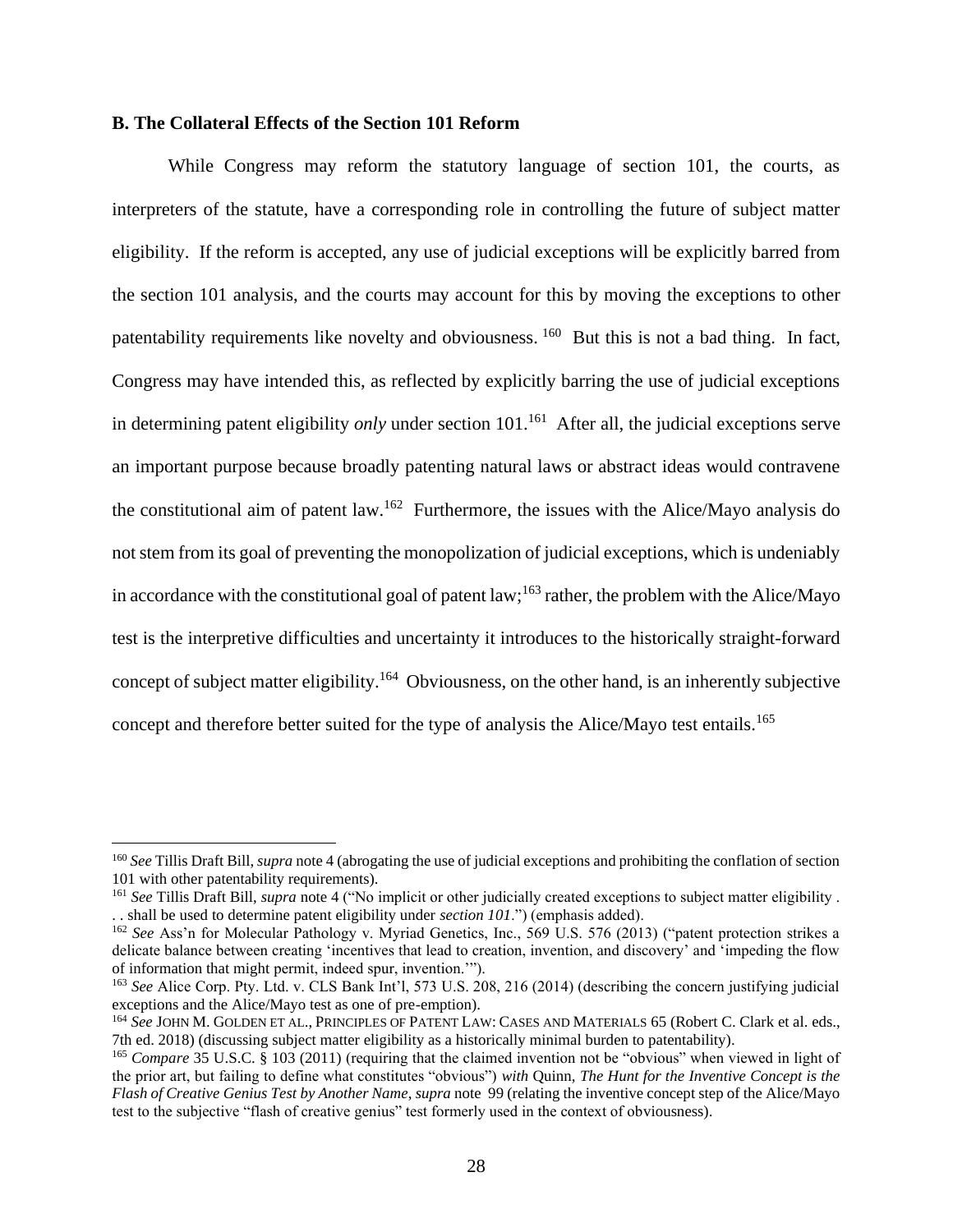Section 103 essentially states that an invention is invalid if, in light of the prior art, it would be obvious to a person having ordinary skill in the art.<sup>166</sup> In one sense, all the Alice/Mayo test really asks is whether an invention utilizes a judicial exception in such an inventive, or in other words *nonobvious*, way that warrants patent protection. In fact, all that may really be required to re-stabilize section 101 is recognition of the judicial exceptions as "prior art" so they may be used to render an invention obvious. Section 102 of the Patent Act defines prior art for purposes of section 102 and 103, with some nuances, as anything previously disclosed in a patent or publication, or anything "in public use, on sale, or otherwise available to the public."<sup>167</sup> It is entirely reasonable to view natural laws and phenomena as being in public use or available to the public due to their natural existence and discovery. The same goes for abstract ideas like hedging financial risk, given its history of human use. $168$ 

In that case, reformed section 101 would have little practical impact on patentability in general, aside from replacing the troublesome Alice/Mayo test with the standard novelty and obviousness analyses; and that is precisely how the section 101 reform should be interpreted. For example, cases like *Mayo* would still come out the same, albeit under section 103 rather than section  $101^{169}$  In *Mayo*, the patented claims were ultimately found invalid because the conventional steps of the process involved a judicial exception and did not satisfy the inventive concept requirement of  $101<sup>170</sup>$  The Court used the words routine and conventional, which suggests that these steps would have also been obvious to a person with ordinary skill in the art.<sup>171</sup>

 $170$  Mayo Collaborative Servs. v. Prometheus Labs., Inc., 566 U.S. 66, 67 (2012).

<sup>166</sup> 35 U.S.C. § 103 (2011)

<sup>167</sup> 35 U.S.C. § 102 (2012).

<sup>168</sup> *See* Bilski v. Kappos, 561 U.S. 593, 611 (2010) (describing hedging, or protecting against risk, as "a fundamental economic practice long prevalent in our system of commerce" and deeming it an abstract idea).

<sup>169</sup> QUINN, *It May Be Time to Abolish the Federal Circuit*, *supra* note 13 (characterizing *Mayo* as a case "with an exceptionally poor claim where the Supreme Court took a shortcut using 101 instead of using 102 or 103").

<sup>171</sup> *Id.*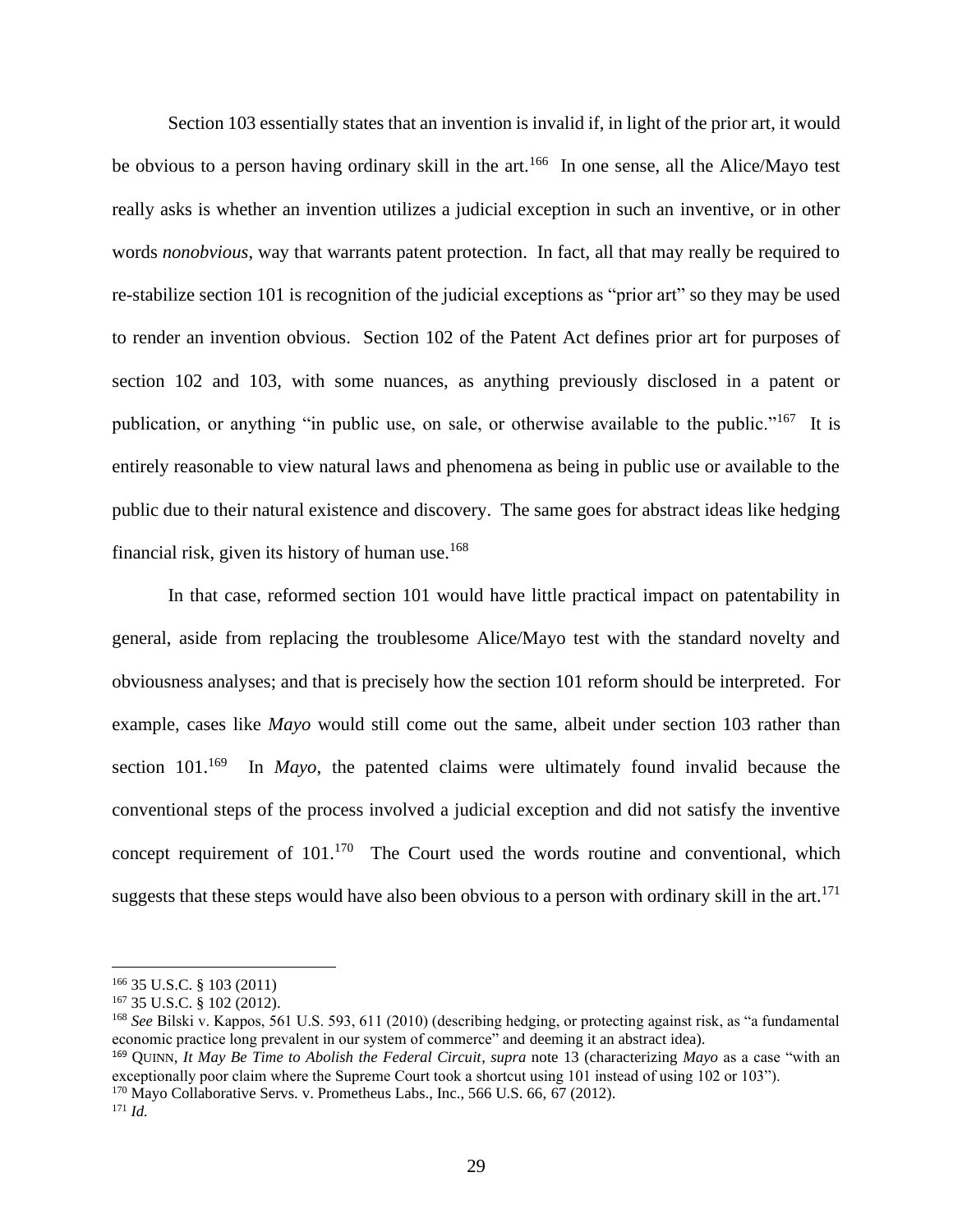In other words, the invention would likely have been obvious and invalid under section 103 anyways. 172

Furthermore, moving the judicial exceptions to the obviousness inquiry would likely have little effect on current section 103 doctrine. This is because the obviousness inquiry intrinsically asks whether additional claim elements integrate the exception in a manner justifying patentability, similar to the inventive concept found in the Alice/Mayo test.<sup>173</sup> But that does not mean that section 103 doctrine should not be modified to avoid some of the issues currently associated with the Alice/Mayo analysis. For instance, if Congress concludes that patenting diagnostic tests aligns with the constitutional goals of patent law,  $174$  the reform should include an explicit exception for these types of discoveries. But the current version of the reform does not include such language, and since the draft bill does not modify or reform section 103, the court's interpretation of the law will control the future of the section.<sup>175</sup> That being said, the courts should view the reform as an opportunity to "move" the judicial exceptions to section 103 because doing so will solve the interpretive issues associated with section 101 and the Alice/Mayo test while minimally impacting overall patentability.

#### **VI. Conclusion**

The recent confusion and discord surrounding patent subject matter eligibility threatens to undermine innovation in technological fields vital to modern society.<sup>179</sup> Widespread concern and

<sup>172</sup> 35 U.S.C. § 103 (2011).

<sup>173</sup> *Compare* 35 U.S.C. § 103 (requiring that the claimed invention, as whole, not be "obvious" when viewed in light of the prior art) *with* Ariosa Diagnostics, Inc. v. Sequenom, Inc., 788 F.3d 1371, 1377 (Fed. Cir. 2015) ("A claim that recites [a judicial exception] must include 'additional features' to ensure 'that the [claim] is more than a drafting effort designed to monopolize the [judicial exception].").

<sup>174</sup> *See* Ariosa Diagnostics, Inc. v. Sequenom, Inc., 788 F.3d 1371, 1381 (Fed. Cir. 2015) (Linn, J., concurring) ("But for the sweeping language in the Supreme Court's *Mayo* opinion, I see no reason, in policy or statute, why this breakthrough [diagnostic test] should be deemed patent ineligible.").

<sup>175</sup> Tillis Draft Bill, *supra* note 4.

<sup>179</sup> Tillis Draft Bill, *supra* note 4.